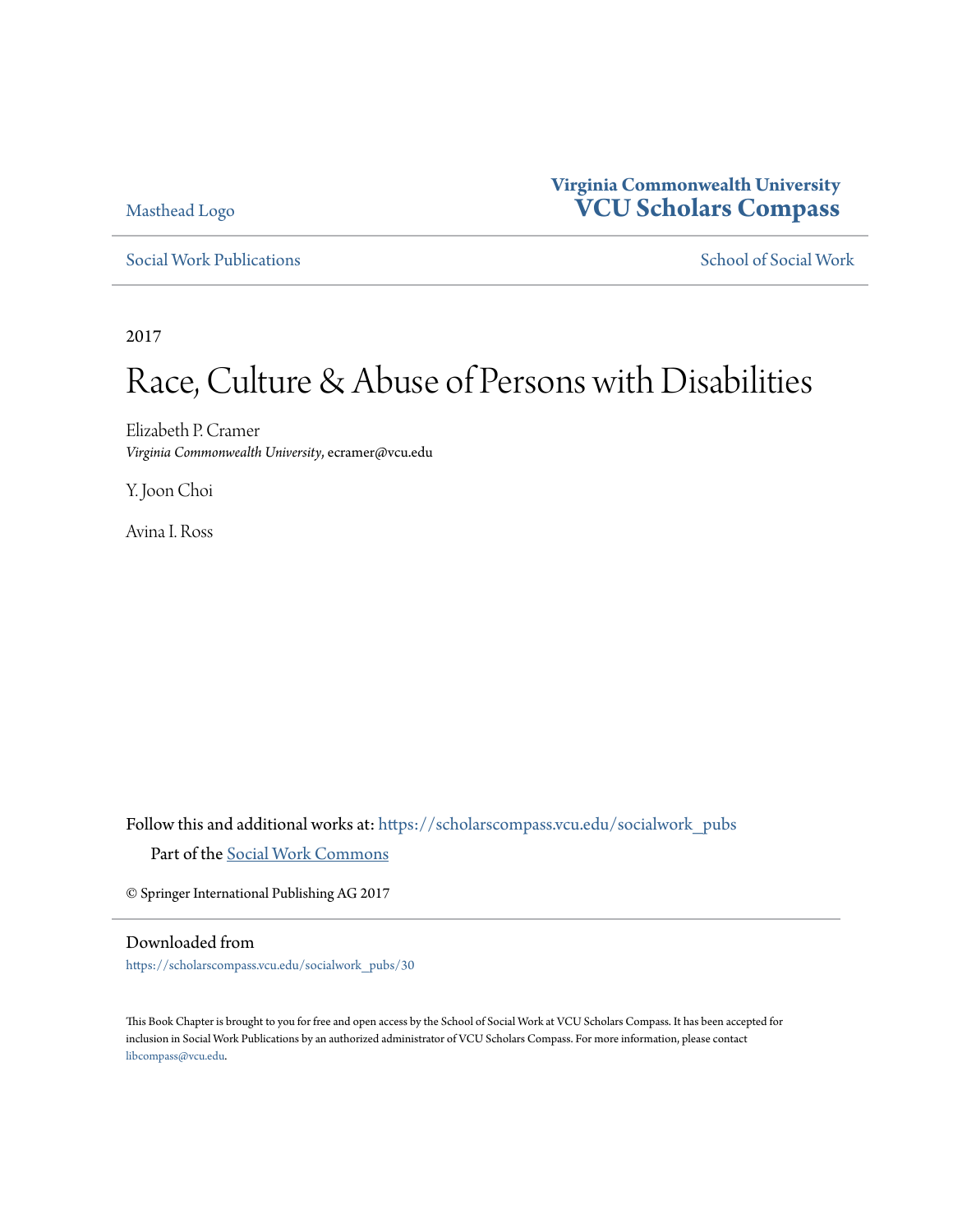Race, Culture & Abuse of Persons with Disabilities

Elizabeth P. Cramer, Y. Joon Choi, & Avina I. Ross

# **Abstract**

This chapter will explore how race and culture influence the lives of persons with disabilities who are experiencing abuse. The discussion will be framed by an intersectional lens and will be informed by cultural humility and critical race theory. Practitioners need to remain open to the idea that they cannot and will not know all there is to know about any given culture, and they should be open to hearing about their clients' understanding and experiences of culture. Rather than knowing certain pieces of "knowledge" about a cultural group, it is more important to understand what pieces of culture the clients embrace or reject. This chapter will conclude with a composite client case example of a female, middle-aged, Korean immigrant with Multiple Sclerosis, who is very active in her Christian church, and who is being abused by her husband. Discussion of this case will highlight the intersectional context of the client's experience and how they may influence her decision to seek help (and from whom) as well as her experience of receiving help. The case discussion also highlights the practitioner's values and behaviors that are consistent with cultural humility and critical race theory.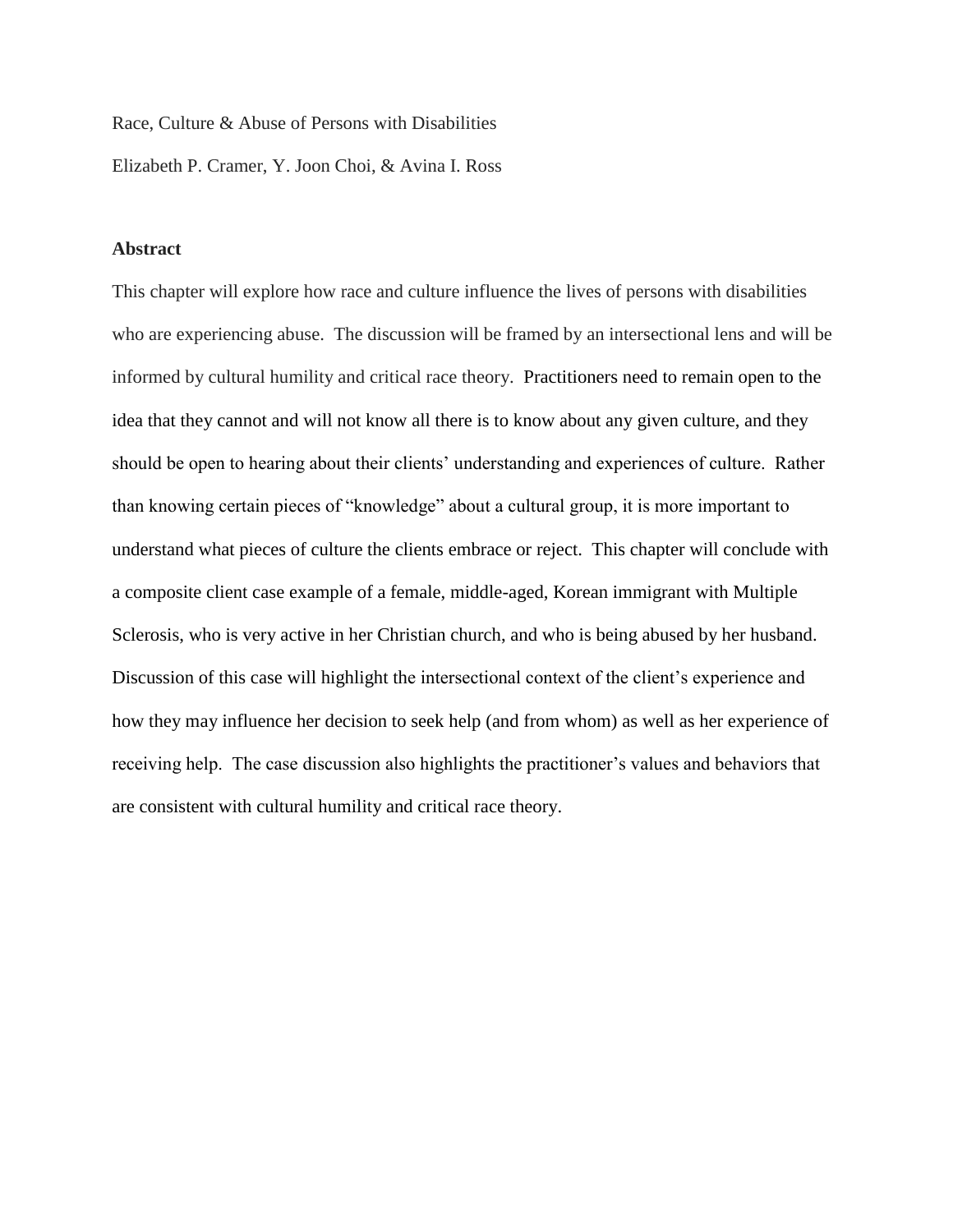#### **Definitions, Conceptual Frameworks, and Relevant Literature**

To begin this chapter, we define the terms *abuse*, *domestic violence*, *intimate partner violence*, *race*, *culture*, and *disability*. Cultural humility, CRT, and intersectionality frame our discussion of the influence of race and culture on the lives of persons with disabilities who are experiencing abuse. Following a description of these concepts, we discuss the intersections of race, culture, and disability related to client experiences of abuse and decisions around and experiences of help-seeking. To set up the contexts for the case study in this chapter, intimate partner violence within Korean immigrant communities will be highlighted. This is followed by a discussion of the meaning of disability, specifically Multiple Sclerosis (MS) in historical and contemporary contexts, in Korea and for Korean Americans.

# *Defining Terms*

We use the terms *abuse* and *domestic violence* interchangeably and abusive behavior can include emotional and verbal abuse, economic control, coercion and threats, sexual abuse, intimidation, and isolation, among others (Domestic Abuse Intervention Project, 2011). Adult *intimate partner violence* (IPV) is abuse directed at an intimate or romantic partner. Persons with disabilities often experience abuse by non-intimate partners, including adult children and paid and unpaid caregivers (Baladerian, 2009); however, similarly to persons without disabilities, intimate partners are the most common perpetrators of abuse toward persons with disabilities (Ballan, et al., 2014). For persons with disabilities, the tactics of abuse include disabilityspecific restraint and control, such as withholding or discarding medicine, refusing to provide personal care, and removing or disabling assistive devices (Gilson, Cramer, & DePoy, 2001). Legal definitions of family or household abuse and intimate partner violence vary by organization and state and they change over time.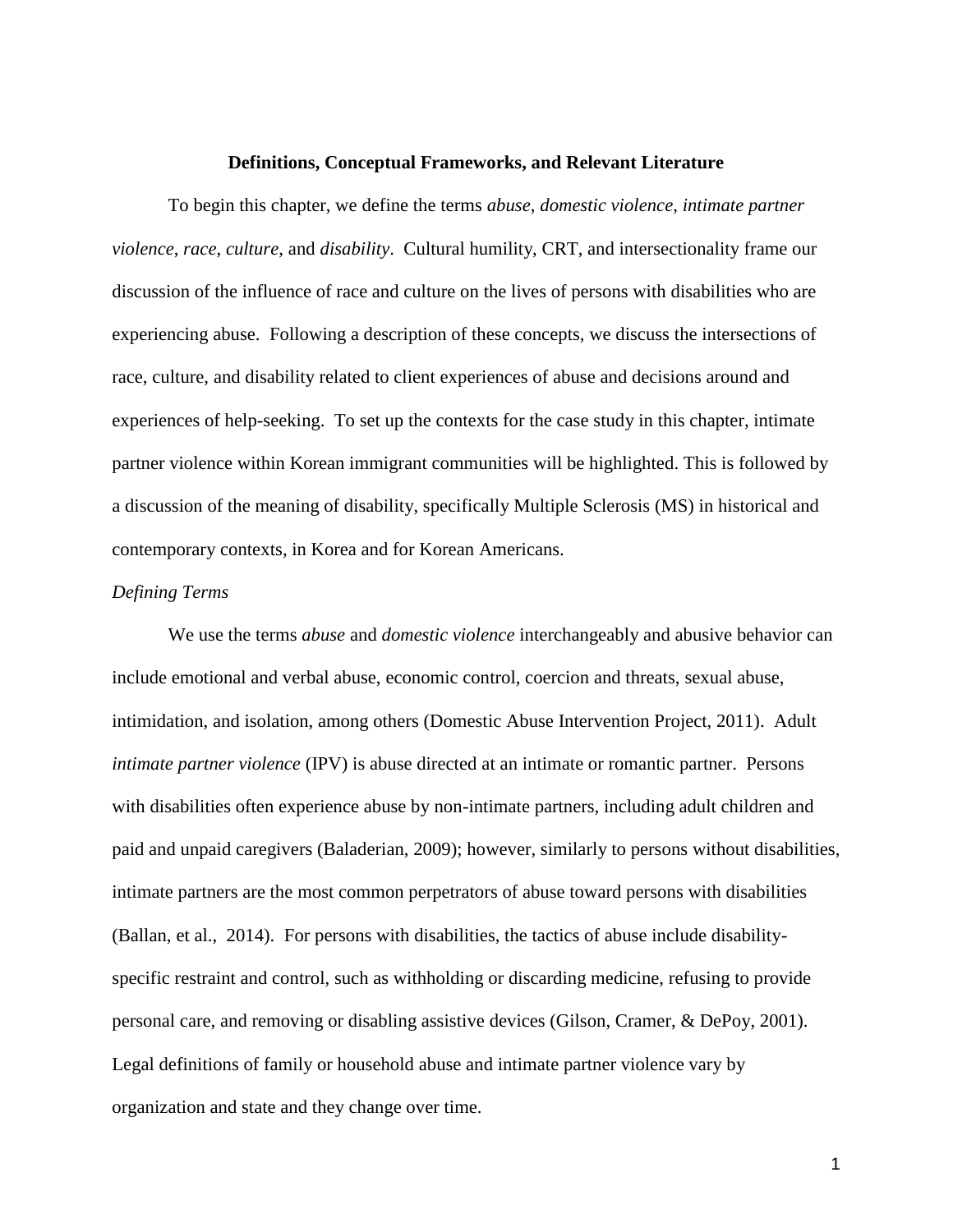We use the term *race* to refer to a socially constructed categorization of humans. As confirmed by Anthropologists, race does not have a biological or genetic basis but it has been used to classify people and to restrict or deny access to social, political, economic, employment, medical, and cultural opportunities for some while granting access to them for others (California Newsreel, 2003; Smedley & Smedley, 2005). Racial classifications have been created by the government, have changed over time (one only need to look at the history of U.S. Census racial categories, see Omi & Winant, 2015), and have been used for purposes of legal and social exclusion (Haney-López, 2006).

The term *culture* can be very broad and traditionally can be thought of as a set of beliefs, behaviors, and traditions that are common to a group of people (Pinderhughes, 1989). The focus on the case study in this chapter is a Korean immigrant woman, and thus acculturation models are of interest. Schwartz and colleagues (2010) proposed a multidimensional model of acculturation that incorporates the interactional contexts within which migration and acculturation occur, including the roles of migrant type (voluntary immigrants, refugees, asylees, sojourners); ethnicity, which they define as "a specific heritage and set of values, beliefs, and customs" (p. 241); the degree of cultural similarity or dissimilarity between the receiving culture and the migrant's heritage culture; the recency of migration and generation of migration; the proximity of ethnic enclaves that may serve to retain heritage culture; and the receiving society's historical and contemporary treatment of migrants from different countries and of different ethnic groups. Schwartz et al. view acculturation as an interplay of complex processes rather than an outcome (i.e., that a person is acculturated or not). They developed six components of acculturation that includes both the heritage culture's and receiving culture's practices (e.g., language, foods), values (e.g., individualism v. collectivism), and identifications (e.g., with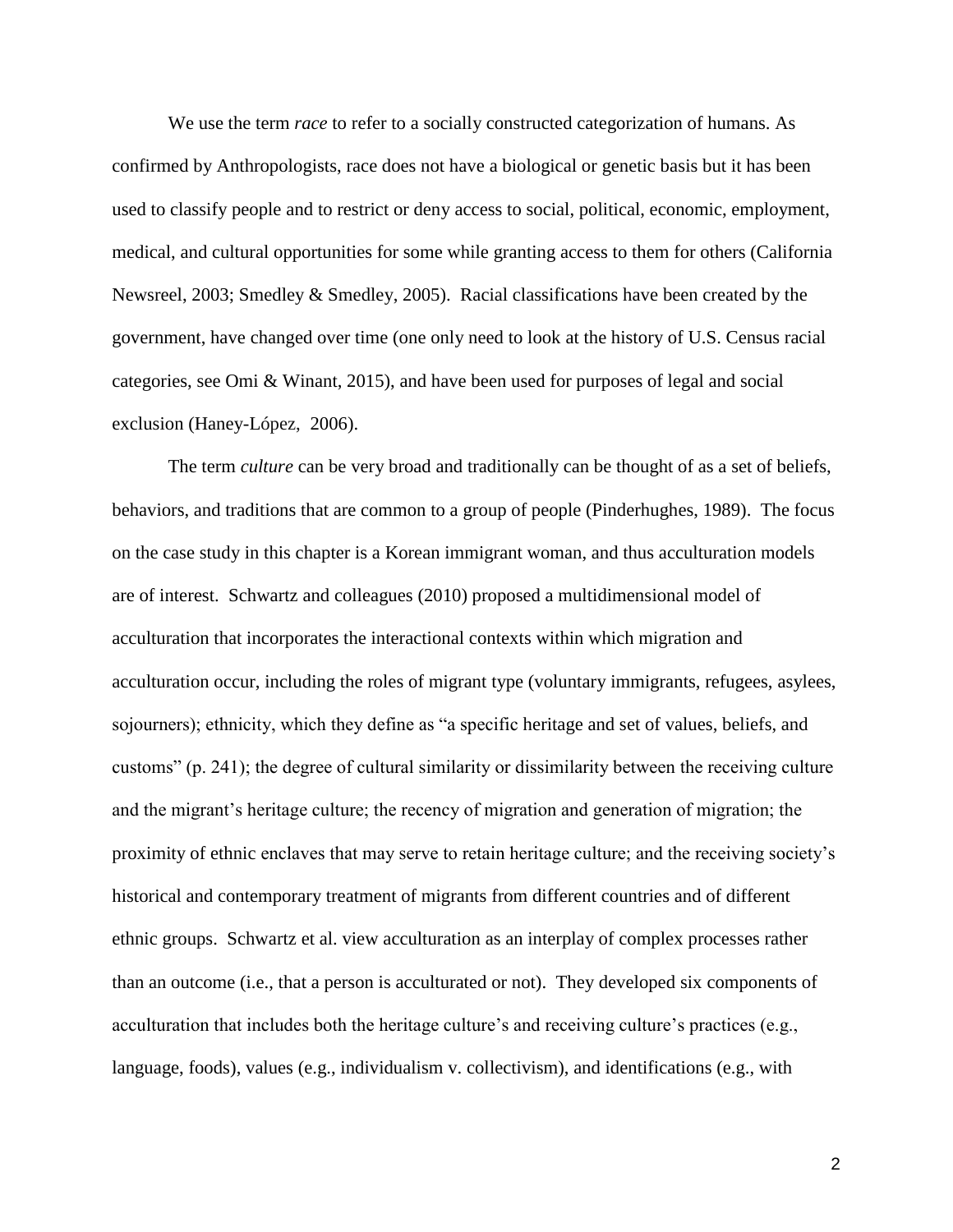country of origin v. with receiving country). There could be changes in all, some, or none of these areas for migrants.

A criticism of Schwartz's model and others like it is that they present culture as monolithic (i.e., the heritage culture, the receiving culture), and that practices or values that are ascribed to a particular racial or ethnic group (i.e., collectivism) are accepted and are unquestioned. Therefore, we propose the following working definition to guide our thinking about culture: Culture is a social construction that is influenced by the ways in which people make sense of who they are; the beliefs, practices, and values with which they might identify or reject, partially or wholly; and the institutional influences that promote or suppress the beliefs, practices, and values that appear to be in line with that culture, such as religion, government, and education.

To honor the multiple voices on how to define disability, we have embraced "ontological pluralism" in the disability studies field (Priestley, 1998), and we will build on Liz Crow's work (1992) to focus on both the social model of disability and impairment and their interdependency, but also to interrogate the meaning and experience of impairment. Crow speaks of the "pain, fatigue, depression and chronic illness" caused by impairments, which leave many people with disabilities "frustrated and disheartened" (p. 4). Certainly, there are people who experience pain, fatigue, and depression related to their impairments; however, what pain, fatigue, and depression look like or feel like to people can vary immensely. For example, a condition that would appear to create much discomfort to onlookers, or even others with that same or a similar condition, could actually be experienced as challenging in some ways, but not uncomfortable to that person.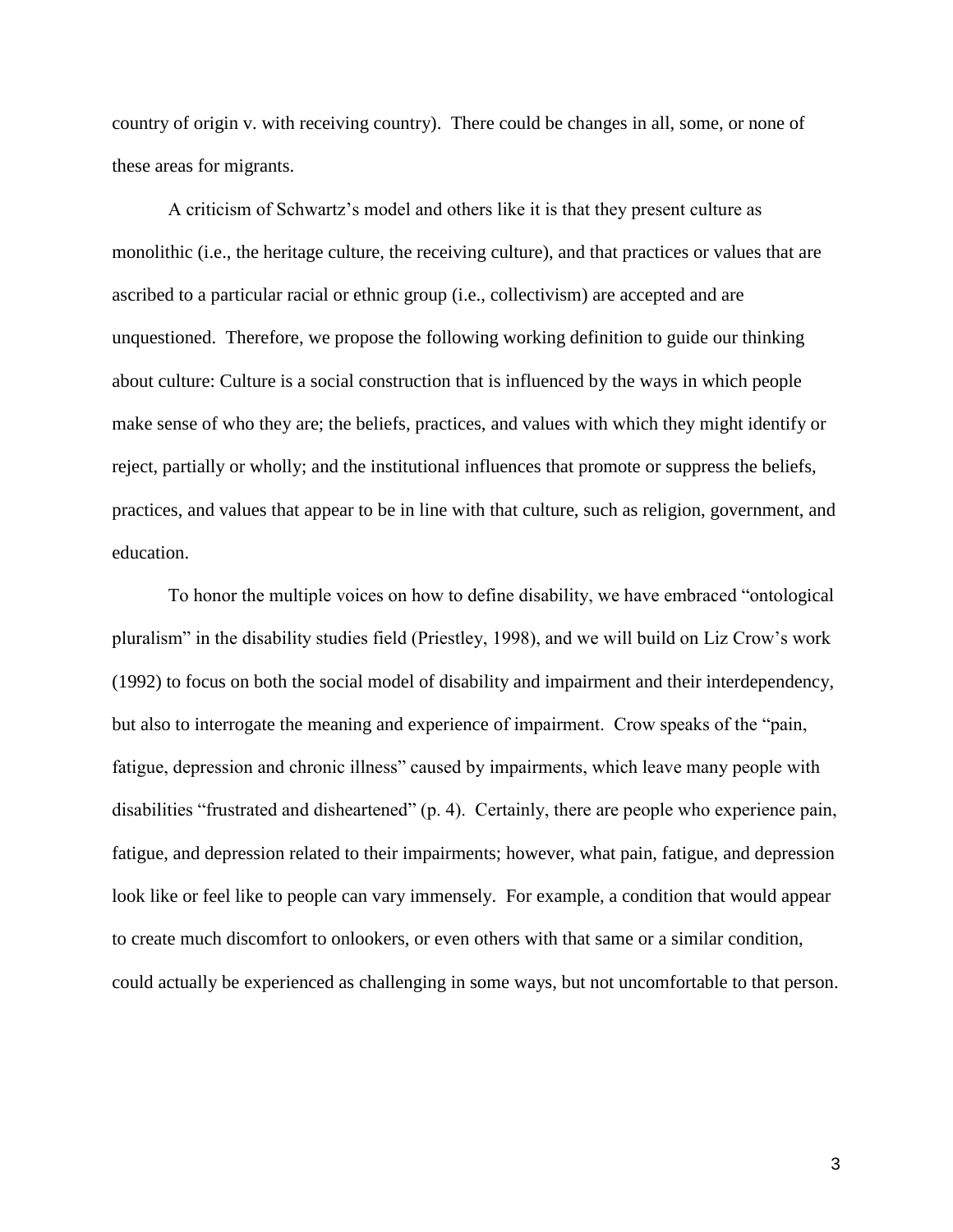Now that the major terms for the chapter have been presented, the following section describes the conceptual frameworks that underpin the influence of race and culture on the abuse of persons with disabilities.

# *Conceptual Frameworks: Critical Race Theory, Intersectionality, and Cultural Humility*

We frame our discussion of the influence of race and culture on abuse of persons with disabilities through the theoretical frameworks of intersectionality (Collins, 1991; Crenshaw, 1991), cultural humility (Ortega & Coulborn Faller, 2011; Tervalon & Murray-Garcia, 1998), and critical race theory (CRT) (Dean, 2001; Ortiz & Jani, 2010).

Falling under the umbrella of postmodern theories is CRT with the following assumptions: "race is a social construction, race permeates all aspects of social life, and racebased ideology is threaded throughout society" (Ortiz & Jani, 2010, p. 176). As with other postmodern theories, there is a rejection of positivism, including the concepts of universal truths (or Truth) and essentialism. Deconstructing socially constructed phenomena and embracing intersectionality are also consistent with postmodernism. CRT incorporates an interrogation and disruption of structural arrangements that privilege some races and oppress others. CRT proponents believe that the purpose of the creation and modification of racial classifications, usually done by the dominant group, is for social stratification and validation of racial subordination (Ortiz & Jani, 2010; Rodgers, 2015). Stratification and subordination get reinforced on the individual level through microaggressions (e.g., insults disguised as compliments that are grounded in stereotypes -- saying "you are so articulate" to an African American woman), and on the institutional level through macroaggressions (e.g., racial profiling). Just as race is a socially constructed category to classify and oppress, *immigration*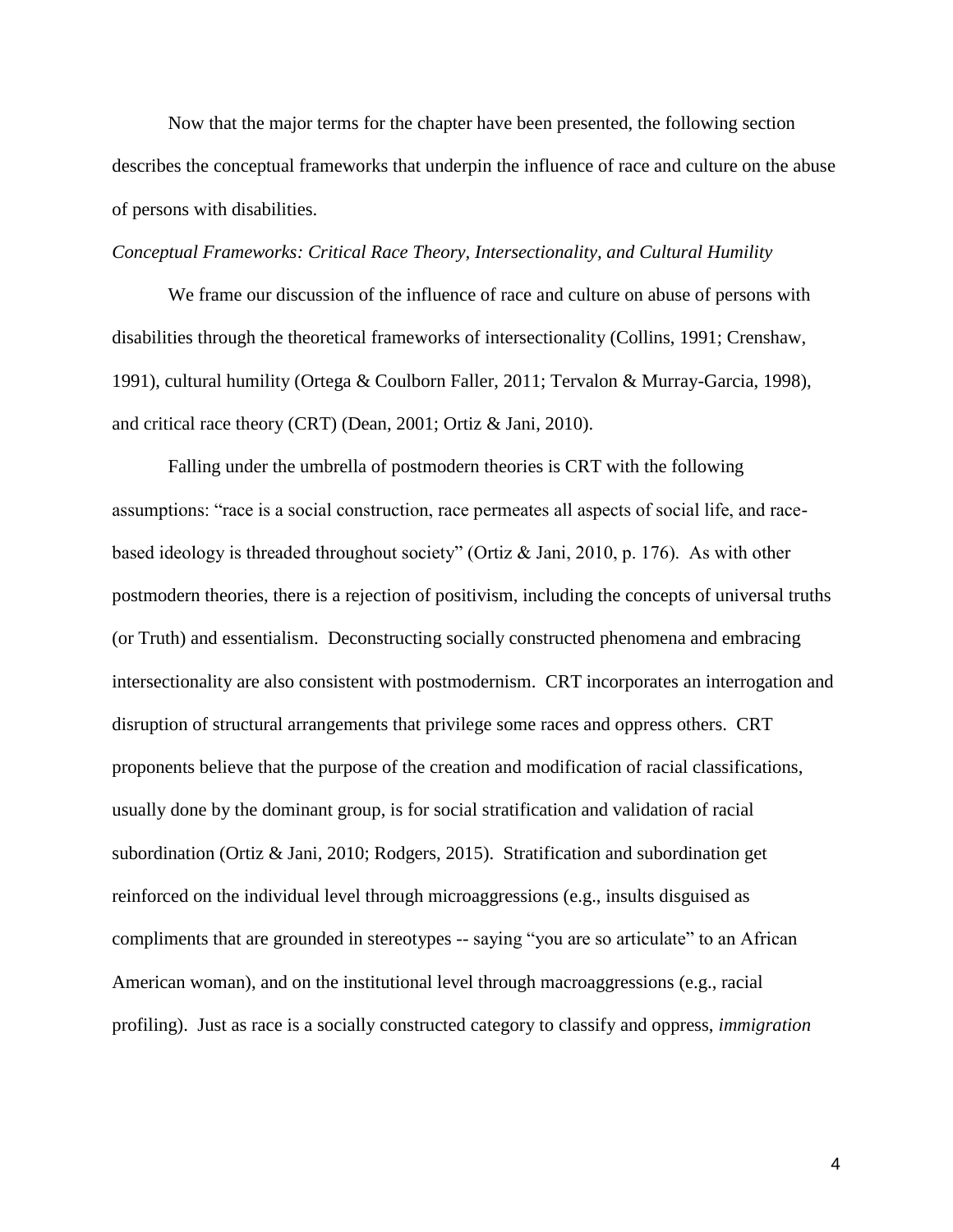*status* is another category that functions similarly by creating the *alien* and the justification for restricting, isolating, and othering those who are perceived to be non-citizens (Romero, 2008).

Building on the postmodern idea of race as a social construction, and the attention to power and privilege in CRT, intersectionality views race, ethnicity, gender, disability, class, faith, and other categories as social, political, economic, and cultural constructs, also referred to as positionalities or social locations, that influence the assignment of social value for different persons (Harley, Jolivette, McCormick, & Tice, 2002). Because individuals may be in both dominant and subordinate social locations (such as White lesbians who are privileged by race, but oppressed by gender and sexual orientation), they may have experiences of privilege in some settings and ones of oppression in other settings.

Intersectional analysis attends to the "interdependent and mutually constitutive" view of identities; as Bowleg's work (2008, p, 312) reminds us that Black + Lesbian + Woman does not equal Black Lesbian Woman in a mathematical equation. Put another way, intersectional analysis affirms that people "are discriminated against in qualitatively different ways as a consequence of the combination of their individual characteristics" (Goward, 2002, para. 3). The Ontario Human Rights Commission (2002) provides examples of the intersection of disability combined with other social locations and how this may complicate the experience of oppression for individuals. To note a few of their examples: the increased poverty rate for women with disabilities compared to people without disabilities, the high unemployment rate for people of color with disabilities compared to people of color without disabilities and to white persons; and the unavailability and inaccessibility of services for indigenous persons with disabilities living on reserves.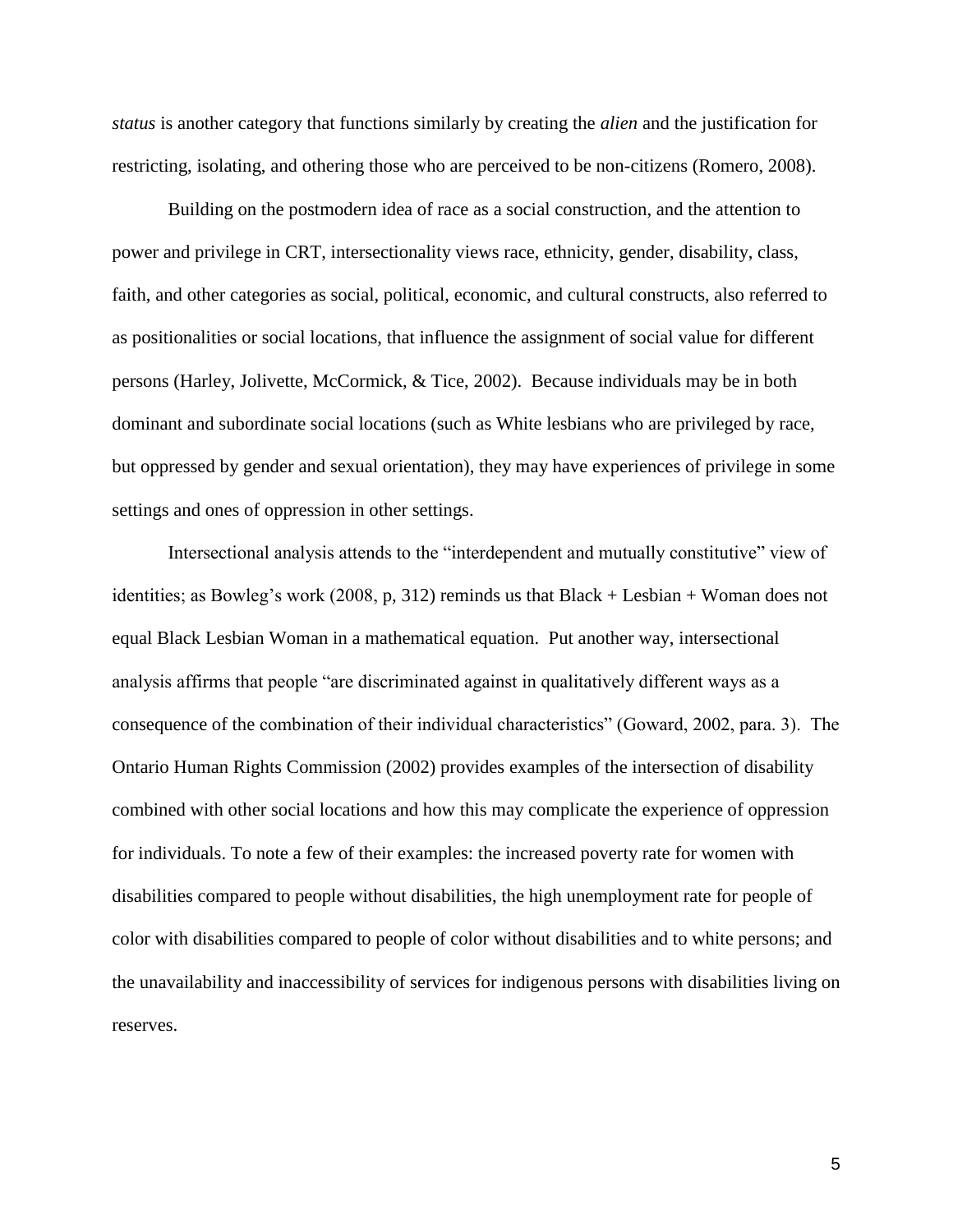Several scholars have applied an intersectional framework to intimate partner violence (for example, Bograd, 1999; Collins, 1988; Crenshaw, 1991; McQueeney, 2016). Gender-only analyses of intimate partner violence have been critiqued for their "false universalism … rooted in White, middle-class, heterosexual women's experiences and interests" (McQueeney, 2016, p. 2). Rather, intersections of multiple identities influence the experience of being both a perpetrator and a victim of intimate partner violence. For example, victims' decisions to involve law enforcement may, in part, be influenced by their concerns about how the abusers may be treated by the criminal justice system, especially if they are from communities that have been or are currently targeted for racial and/or immigrant profiling (Incite! Women of Color Against Violence, 2006). Their concerns, however, should not be mistaken for an unwillingness to involve the criminal justice system because studies have demonstrated that African American domestic violence victims, for example, are more likely to contact law enforcement compared to other racial/ethnic groups (Felson, Messner, Hoskin, & Deane, 2002), they are willing to seek protective orders (Ballan, et al., 2014), and they are likely to endorse criminal prosecution of their abusers (Weisz, 2002). Collins argues that not only should contemporary social, political and economic contexts be considered when analyzing African American women's experiences of violence, but also "the particular historical context of hierarchical power relations of race, gender, class, nationality, and heterosexism in the United States" (1998, p. 920). Intersectionality can provide a framework for questioning this apparent paradox of why some domestic violence victims may worry about how their abusers would be treated by the criminal justice system while simultaneously desire to involve law enforcement and the courts for selfprotection (Felson, et al., 2002) or other reasons.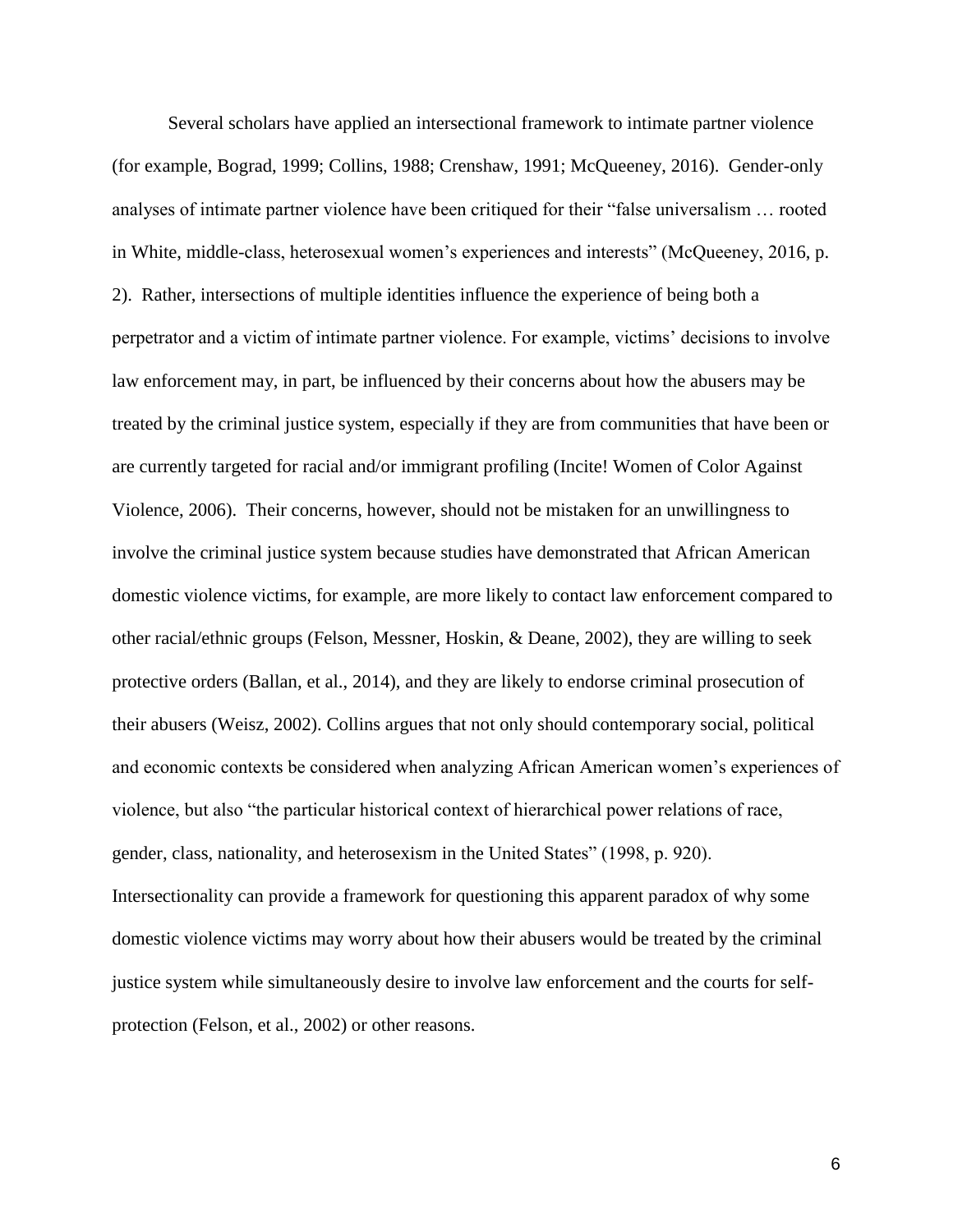Understanding the multiple ways in which culture can be experienced by clients and the ways in which practitioners can experience their own and others' cultures is consistent with cultural humility. We believe there is a paradigmatic difference between cultural competence and cultural humility. In our view, cultural competence is post-positivistic (Guba & Lincoln, 1994). The emphasis on the practitioner acquiring the cultural awareness, knowledge, and skills that would then lead to effective practice with a particular cultural group implies post-positivistic assumptions that there is a body of knowledge and skills about that cultural group that is available and not debatable, and that by practitioners gaining this knowledge, they will work better with members of this cultural group. By becoming aware of one's preconceived notions and experiences or lack of experiences with a cultural group, the practitioner can then become more culturally competent. Critiques of cultural competency include that culture is not static; therefore, practitioners will not be able to achieve competence in something that is not fixed; understanding and valuing other cultures may not equate to working effectively with persons from those cultures; and assuming common traits of members of cultural groups can lead to overgeneralizations and stereotyping.

In our opinion, as a more appropriate approach to cultural competence, cultural humility falls more into the constructivist paradigm, which emphasizes that a singular Truth cannot be known or approximated; rather there are multiple realities, relativism, and subjectivity (Guba  $\&$ Lincoln, 1994). Contrary to the idea that there is certain body of knowledge about a particular culture that can be knowable, a cultural humility perspective embraces the idea of culture as a social construction, that is ever changing, and is experienced uniquely by different persons. Rather than seeing culture as monolithic, a cultural humility perspective sees multiple identities of individuals, and consistent with CRT and intersectionality, these multiple identities mean that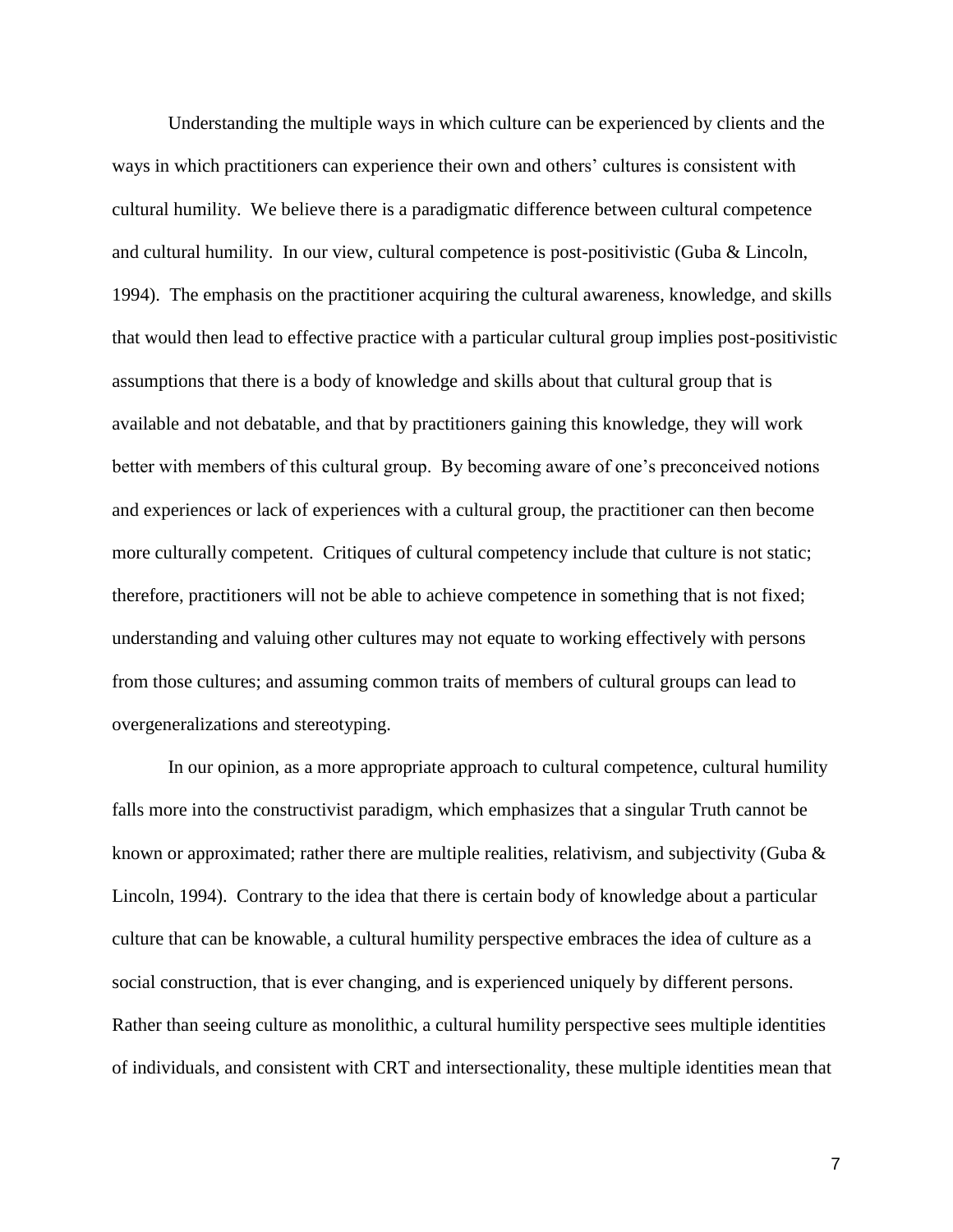people can be in various dominant and subordinate (or privileged and oppressed) positions in their social locations simultaneously. As with CRT and intersectionality, a very important dimension of a cultural humility perspective is that practitioners need to be vigilantly aware of who they are culturally, their intersectional group memberships, and how this has influenced who they are and how they view others. Practitioners need to remain open to the idea that they cannot and will not know all there is to know about any given culture, and they should be open to hearing about the client's understanding and experiences of culture because rather than knowing certain pieces of "knowledge" about a cultural group, it is more important to understand what pieces of culture clients have embraced or rejected; what has and has not been important to them culturally. This allows clients to be the experts of their own experiences, not the practitioners, which promotes a more egalitarian relationship with clients where power dynamics can be acknowledged and addressed. Rather than striving for the goal of being competent in everything there is to know about a particular client's culture, the goal is to gain a deep understanding of the client's experience of culture (Ortega & Coulborn Faller, 2011; Tervalon & Murray-Garcia, 1998).

We have presented the conceptual frameworks that undergird our chapter. In this next section, we will explore how the intersections of race and disability influence experiences of abuse and decisions around and experiences of help-seeking.

#### *Intersectionality of Race, Disability, and Abuse*

As we mentioned in the previous section, intersectionality opens up a multitude of ways in which clients can experience culture. This is also true regarding race, disability and abuse; clients experience abuse differently based on the intersection and social location of their race, disability and other social constructions including culture, ethnicity, age, sex and gender. Race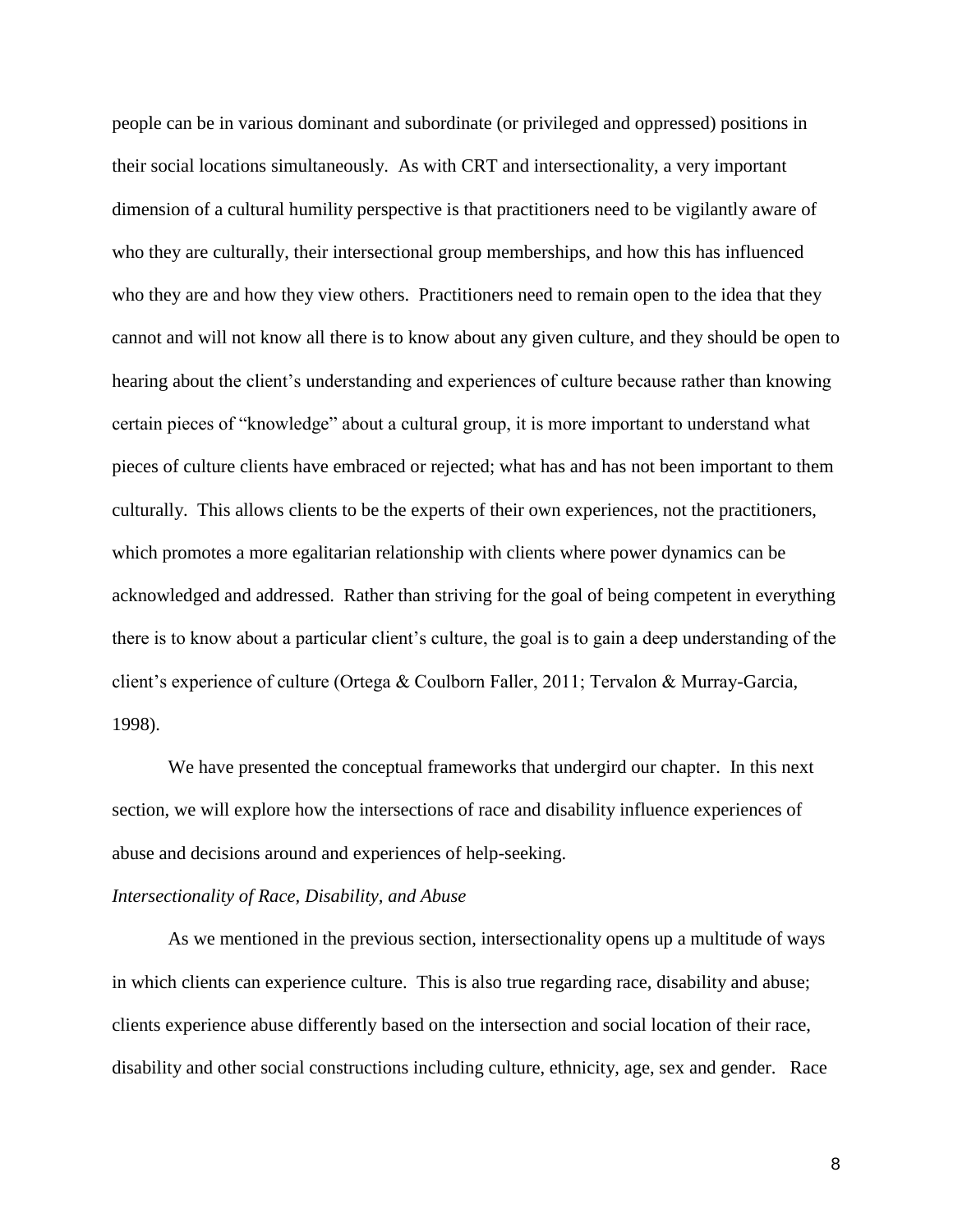may play a major role and further complicate experiences of abuse and help seeking. Black women with disabilities, for instance, may face a variety of distinctive experiences such as double oppression (oppression based on being a person of color and a person with a disability) (Lightfoot & Williams, 2009) and stereotypes based on race and disability status or type. Also, black women and other women of color may experience services that are not culturally appropriate or relevant, such as services that fail to address racism and/or the provision of subpar services for persons with darker skin complexions (Lightfoot & Williams, 2009).

In addition to double oppression and lack of culturally appropriate resources, Lightfoot  $\&$ Williams (2009) found 6 other distinctive issues for persons of color with disabilities in their focus groups study: isolation and shame; lack of knowledge about services; lack of trust in the system; multiple cultural identities; double communication barriers; and cultural differences towards disabilities. These issues may also be experienced differently depending on the client's race, type of disability, and/or disability status. For instance, communication barriers for clients can take the form of language, dialect, proficiency, literacy, and/or an inability to communicate in the desired format or manner of the practitioner. All of these issues, in addition to fears of racism, ableism and a host of other harmful prejudices, can prevent someone from seeking help (Cramer & Plummer, 2009; Lightfoot & Williams, 2009) from formal (i.e., social services or domestic violence agency), familial and/or other social resources (i.e., friends, clergy).

All things considered, it is important for practitioners to not only have a solid handle on the complexities of the intersection of race, disability and abuse, but to also have appropriate responses (services, resources and environments) to clients' needs. Examples can include developing interventions (and prevention programs) to specifically target certain groups and incorporating the appropriate cultural beliefs and values into that work (Cramer & Plummer,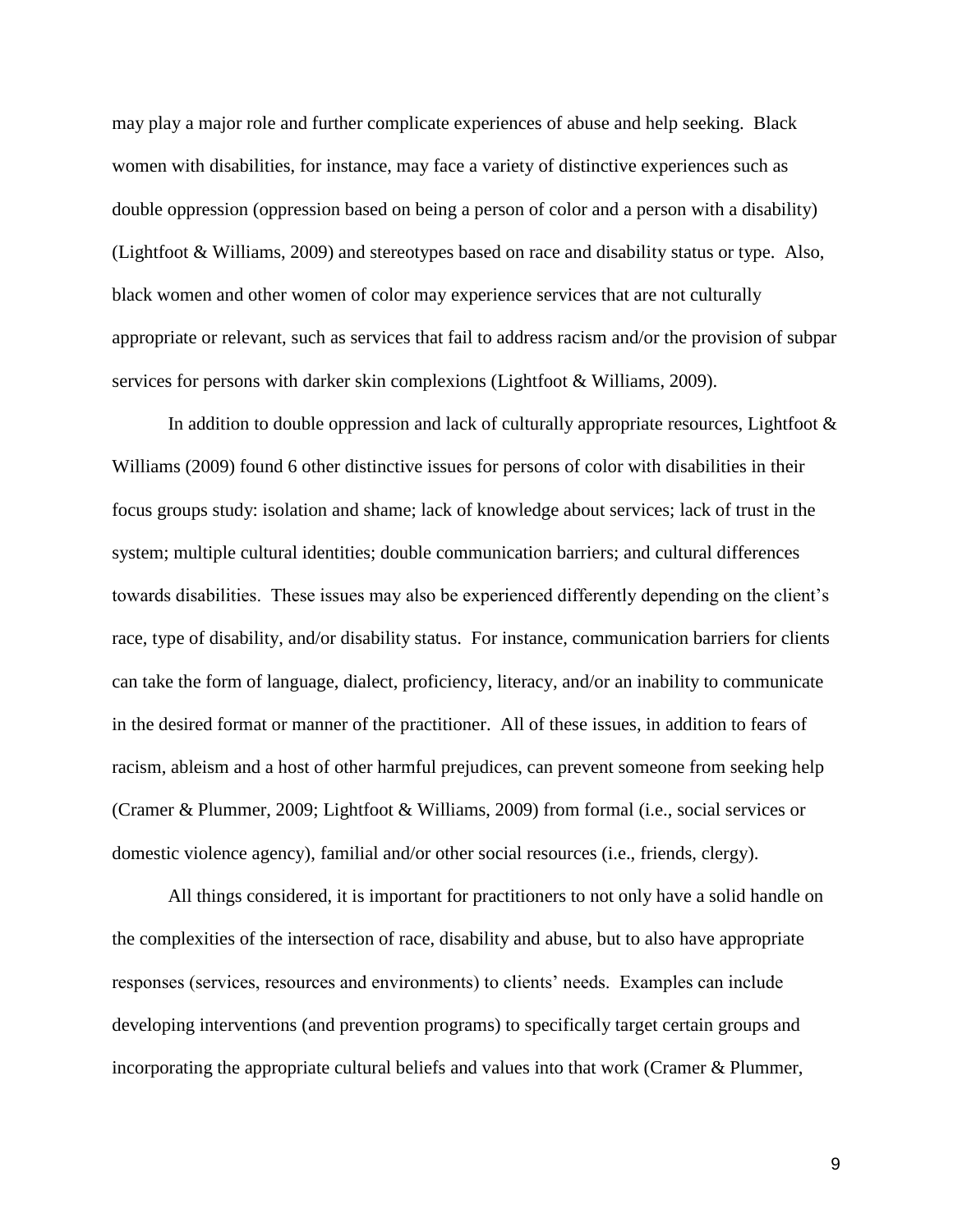2009). For instance, Oliver (2000) recommends the use of African American popular media to spread awareness and prevention messages, such as through gospel and popular (African American) music. Furthermore, persons of color with disabilities have recommended increasing diversity (including race and disability) in staff and leadership positions at both domestic violence agencies and disability organizations; they also recommended the expansion of agency definitions of *domestic violence* to include more culturally relevant definitions, collaboration or partnership between the domestic violence and disability agencies, and the provision of cultural diversity/relevancy trainings, particularly ones facilitated by persons of color with disabilities (Lightfoot & Williams, 2009).

In sum, intersectionality of race, disability and abuse reveals that clients' experiences with abuse and help seeking behaviors are not monolithic; they are varied and complex and this necessitates culturally appropriate understanding and responses from practitioners. Our chapter's case study is focused on a Korean American immigrant woman who has MS. In the next section, we discuss intimate partner violence in Korean immigrant communities. *Korean Immigrant Communities and Intimate Partner Violence*

Although national estimates of IPV among Korean American immigrants do not exist, several small studies suggest that the prevalence of IPV in this immigrant community is very high, with as many as 29-60% of women suffering from physical abuse by an intimate partner (Ahn, 2002; Lee, 2007; Shin, 1995; Song-Kim, 1992). The IPV rate in Korean American immigrant communities is higher than in other Asian ethnic groups (Chun, 1990; Kim & Sung, 2000), and includes severe physical consequences, such as broken bones and teeth, miscarriages, and hospitalization (Song-Kim, 1992).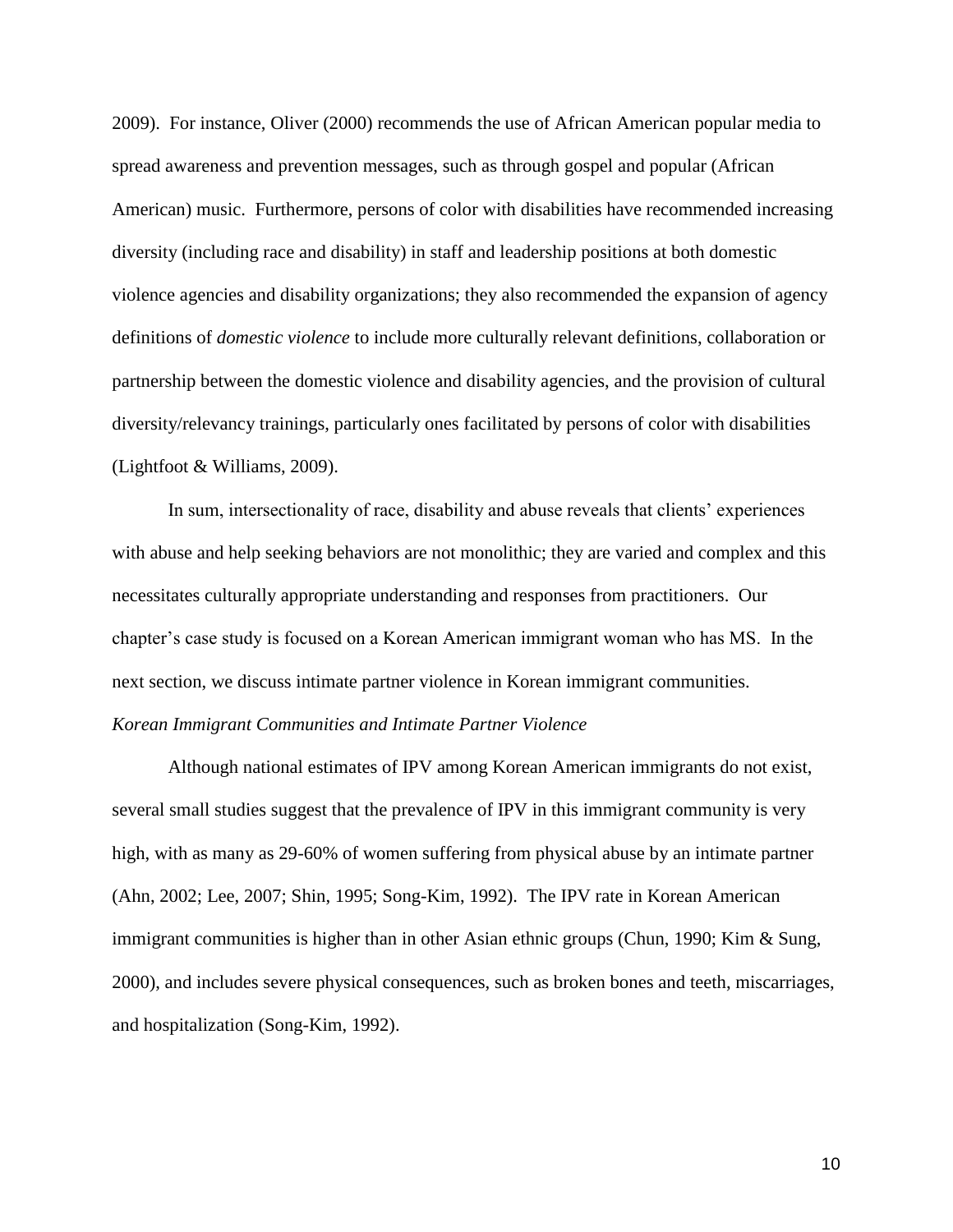Witnessing family violence and/or experiencing child physical abuse are risk factors for domestic violence perpetration and victimization (Tjaden & Thoennes, 2000); Eighty percent of Korean American respondents in a study of 103 Korean men and women in Boston reported being hit regularly as children, which was the highest rate among all other Asian ethnic groups studied. Thirty percent of Korean respondents reported witnessing their fathers regularly hit their mothers, and 17% reported that their mothers regularly hit their fathers (Yoshioka & Dang, 2000). Similarly, the Shimtuh study (2000) in the San Francisco Bay Area revealed that 33% of the respondents (women and men) recalled their fathers hitting their mothers at least once.

The literature on abused immigrant women points to their cultures of origin and immigration status as the most important systems affecting their experience of abuse and helpseeking behaviors (Menjivar & Salcido, 2002; Raj & Silverman, 2002). Korean cultural values are heavily influenced by Confucianism, which dictates the daily life and relationships of many Koreans. The values of Confucianism may have a strong impact on IPV: collectivism, conformity to norms, shame, patriarchal and hierarchal family systems, and rigid gender roles (Moon, 2005; Song & Moon, 1998). In fact, in one study, prevalence of IPV was higher among the Korean American immigrant couples who adhered to rigidly traditional gender roles than those who did not (Song & Moon, 1998). Kim & Sung (2000) found that the rate of physical violence in male-dominant couples was four times higher than that of egalitarian couples. Finally, perception of partner resistance to traditional gender roles was a significant predictor of the likelihood of committing IPV among Korean American immigrant men (Yu, 2000).

The importance of family harmony, the priority of family interests over individual interests, and the cultural expectation for women to endure hardship to preserve the family may contribute to the decision of abused Korean American immigrant women to stay in abusive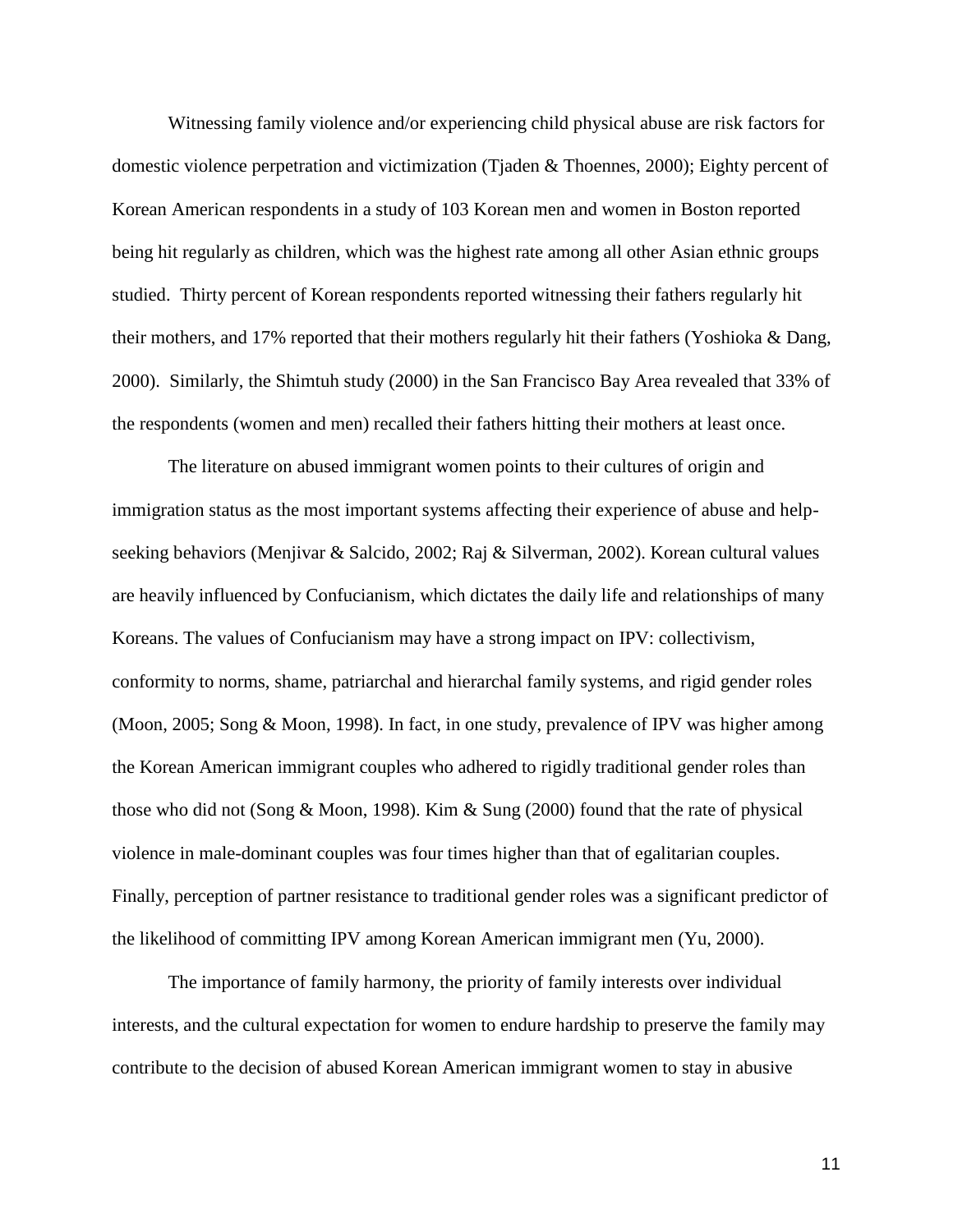relationships. The cultural norm of family interdependence and harmony forces individual family members to minimize conflicts within the family. Therefore, abused Korean American immigrant women who adhere to these cultural norms are likely to keep IPV secret, because revealing it outside their family would be a sign of personal failure that would bring shame to the entire family (Kim, Titterington, Kim, & Wells, 2010; Moon, 2005; Tran & Jardins, 2000). For example, the cultural concept of "loss of face" may be related to abused Korean American immigrant women's concern for their children. Interviews with abused Korean American immigrant women reveal that they did not leave their abusers because of the concern that the reputation of their children will be damaged within the Korean American immigrant community if they belong to a family where the parents had divorced. Further, the future of their children would possibly be compromised by coming from a family with divorce (Postmus & Hahn, 2007; Shimtuh, 2000). This feeling of shame is intensified by feelings of guilt and self-blame in abused Korean American immigrant women. Abused Korean American immigrant women often feel guilty, believing that they must have done something wrong to deserve IPV (Song-Kim, 1992; Tran & Jardins, 2000).

Korean cultural values also seem to influence community members' views of IPV survivors, as well as their responses to IPV. In a study of Asian American immigrants (Yoshioka & Dang, 2000), 29% of Korean American immigrants, a greater proportion than other Asian immigrants, indicated that a woman who is abused by her husband should not disclose the abuse. Only 27% of Korean American respondents supported the idea of an abused woman calling the police for help, a lower percentage than the other Asian respondents. In another study of Korean American immigrants, respondents selected family honor as the foremost reason for abused Korean American immigrant women not seeking help, followed by effects on children and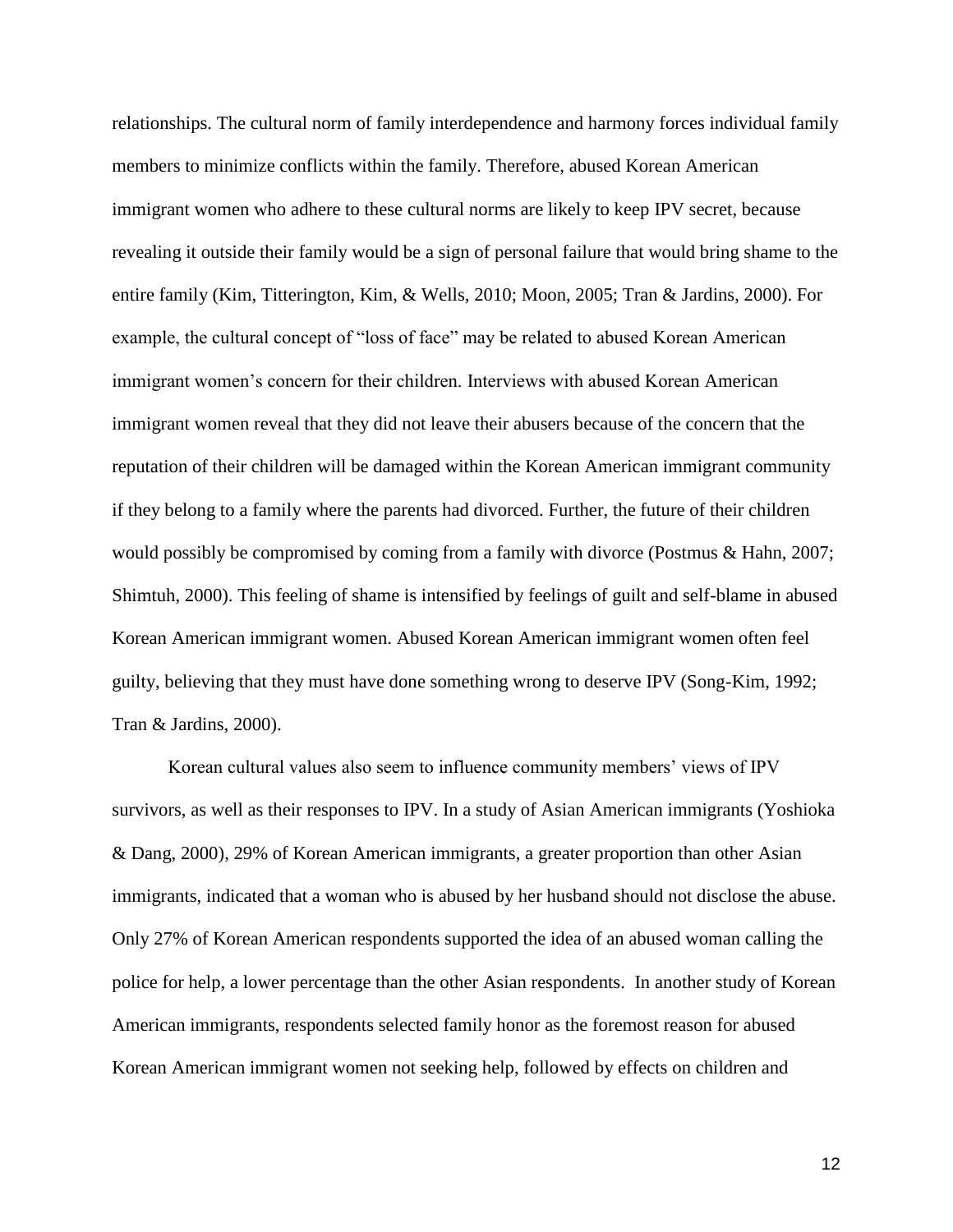shame (New Visions, 2004). In addition, Korean cultural values were one of the most important factors that affected Korean American immigrant clergy's responses to IPV (Choi, 2015a). When abused Korean American immigrant women actually talk to family members and friends about the abuse in spite of shame, women are pressured to remain with their abusers because of fear of ostracism and judgment from others in the community (Shimtuh, 2000).

Immigration is often associated with a disruption in the social support network and a sense of isolation, compounded by limited command of English and lack of familiarity with social and legal services (Raj & Silverman, 2002; Warrier, 2000). Given these risk factors and barriers to services, many abused Korean American immigrant women significantly underutilize formal services such as women's shelters, hotlines, the police, and legal services, seeking professional help only when they face crisis situations (Moon, 2005). Abused Korean American immigrant women who are undocumented, or those whose immigration status depends on their marriage to a U.S. citizen or resident, are reluctant to report their abuse experiences to the police out of fear of deportation (Kasturirangan, Krishnan, & Riger, 2004). Even those who have legal status may avoid reporting IPV because they are fearful of negative consequences arising from their involvement with the police (Warrier, 2000).

Shifts in couples' power balance and occupational and economic changes postimmigration have been shown to be a risk factor for IPV in immigrant communities, including for Korean American immigrants (Kibria, 1990; Song & Moon, 1998; Tran & Jardins, 2000). Song and Moon (1998) found a high correlation between the incidence of wife battering and the inconsistency in the pre- and post-immigration employment status of husbands. In addition, many changes in the traditional Korean family system and structure, mainly the disruption or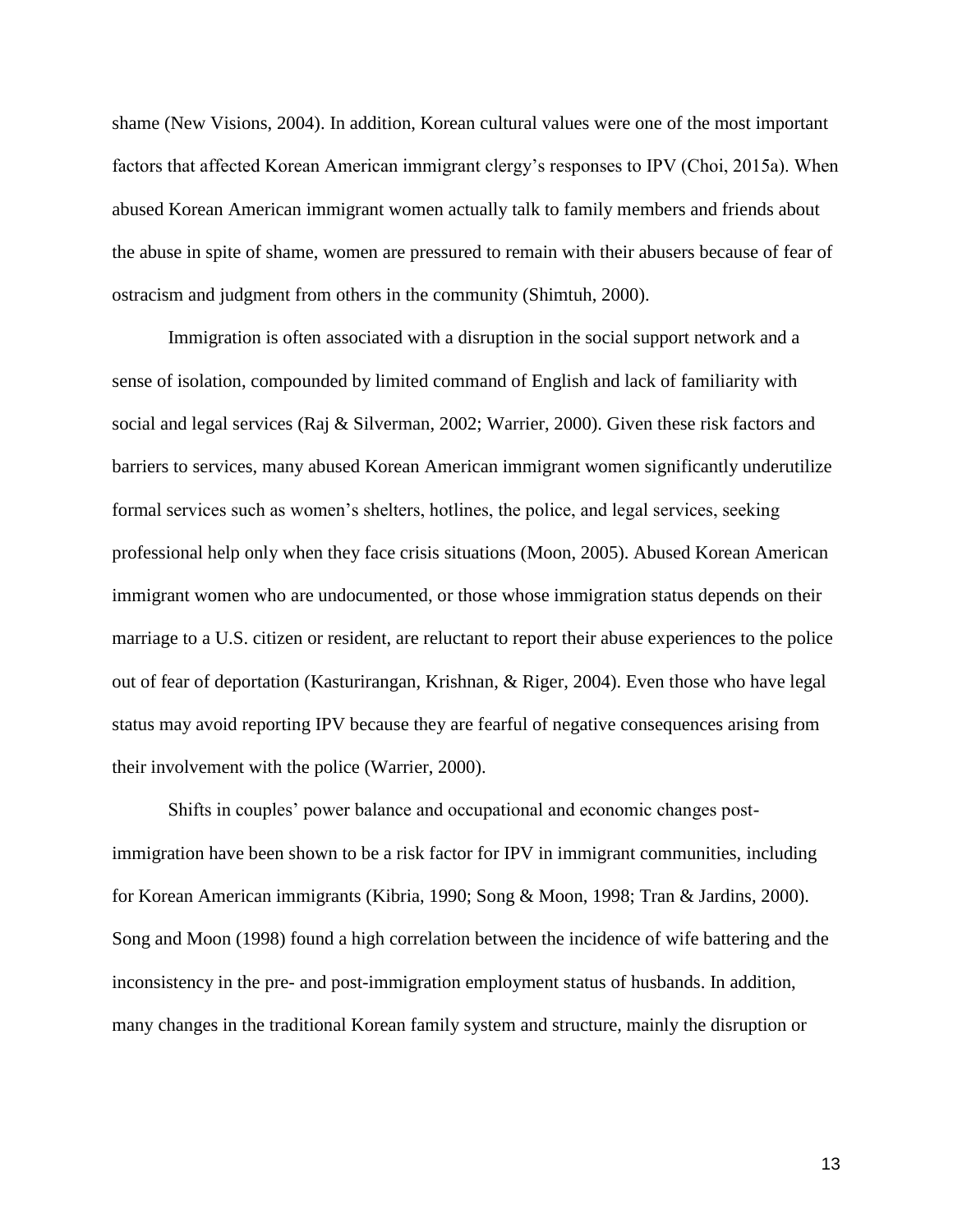reversal of the traditional marital roles, as well as conflicts between old and new values add more stress (Y. Y. Kim & Sung, 2000; Yu, 2000).

As we have discussed above, their immigrant status and competing and changing cultural values shape abused Korean immigrant women's experience of IPV and their help-seeking behaviors, resulting in their turning to Korean American immigrant churches and clergy for help, if they seek help at all (Boodman, 2007; New Visions, 2004). Korean American immigrants show an exceptionally high rate of affiliation with the church (Kim & Kim, 2001). About 75% of Korean American immigrants in the US are affiliated with Christian churches, predominantly in Protestant denominations (Kim, Warner, & Kwon, 2001). Korean American immigrants' avenues to satisfy their social needs are severely restricted due to their language limitation and/or racial minority status in America. Korean American immigrant churches play a crucial role in meeting the psychological, social, and spiritual needs of Korean American immigrants (Boddie & Im, 2008; Min, 2005) and they serve as a cultural institution where congregants' ethnic identity and culture are rediscovered, preserved, and passed from generation to generation (Min, 2005; Warner, 2001). Additionally, Korean American immigrant churches offer practical assistance, such as providing information and aiding in buying vehicles, acquiring housing, obtaining social security numbers, making airport pick-ups, job referrals, and registering children for school, or just about everything recent immigrants need in their settlement process into American society (Kwon, Ebaugh, & Hagan, 1997).

Because of the central role the church has in the lives of Korean American immigrants, Korean American immigrant communities most often view their church and faith leaders as problem solvers, including problems related to IPV (Choi & Cramer, in press). Korean American immigrants identified the Korean American immigrant church as the source from which battered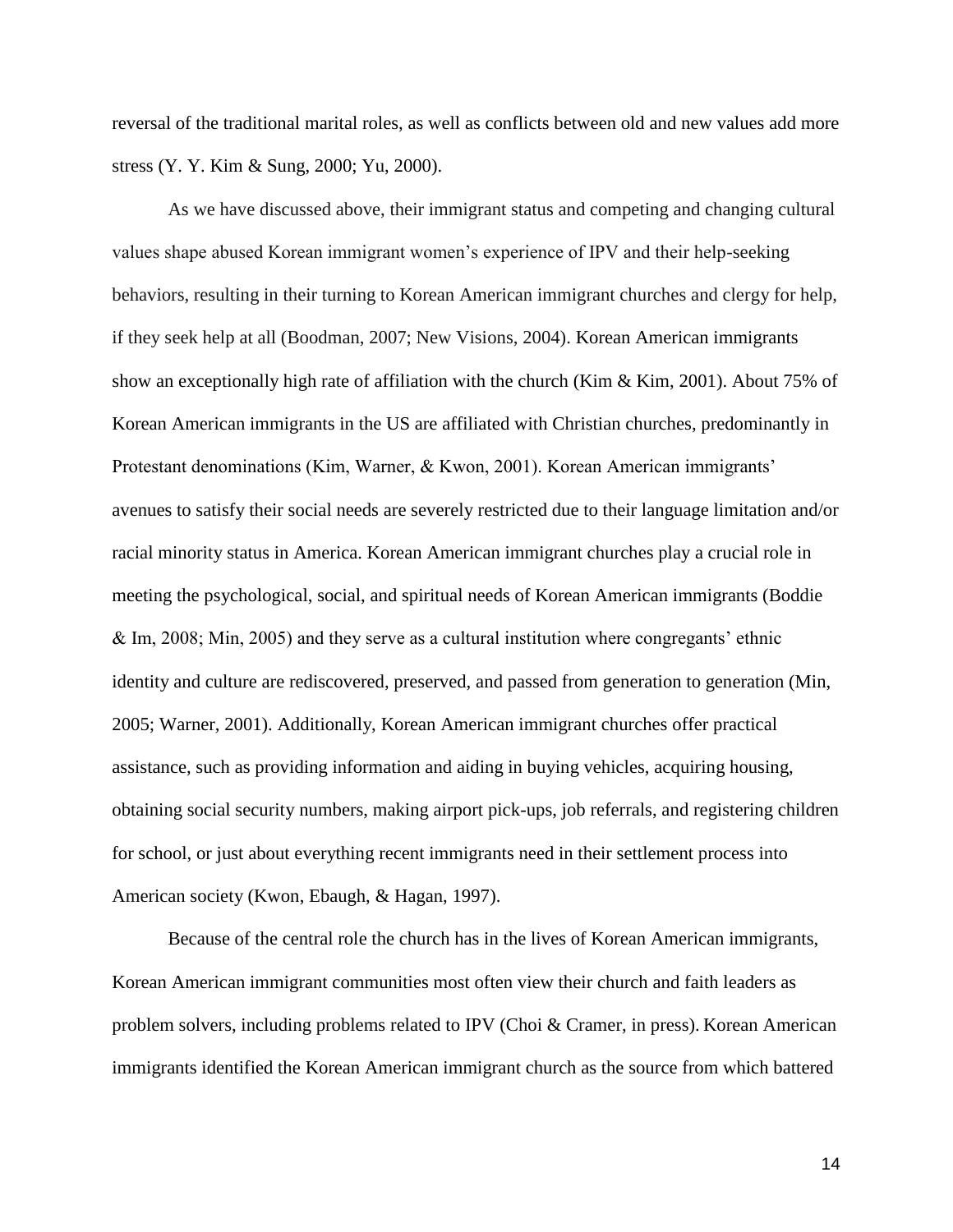Korean American immigrant women should seek help, even before families (New Visions, 2004). In addition, several studies on IPV in the Korean American immigrant community identified the strategic position of the Korean American church and clergy in the community and recommended engaging them in efforts to prevent and address IPV (Choi, 2015a; Choi, 2015b; Im, 2003; Moon, 2005; Shimtuh, 2000).

In the next section, we discuss the meaning of disability, and specifically MS, in historical and contemporary contexts in Korea and for Koreans in the United States.

# *Disability in Korea and for Korean Americans*

When considering disability from an intersectional framework within the Asian American population, we believe it is helpful to disaggregate subpopulations of Asians and Pacific Islanders (AAPI), as well as consider factors that affect health and disability outcomes, such as place of birth, migration pattern, acculturation, and socioeconomic status. One study that confirmed the importance of examining differential disability rates across four disability types (functional limitations, Activities of Daily Living limitations, cognitive problems, blindness/ deafness) among individuals 55 and older in 7 separate AAPI subpopulations found differences in rates among the AAPI subpopulations and greater variation between non-Hispanic whites and the aggregated AAPI group (Fuller-Thomson, Brennenstuhl, & Hurd, 2011). The authors noted that the disparity in disability outcomes "reflects a complex interplay between migrant selection effects, positive versus negative acculturation effects, and socioeconomic status factors that relate to both the timing of immigration and the country of origin" (p. 99). A study by Mutchler, Prakash, and Burr (2007) confirms the importance of examining such factors as country of birth, length of time in United States, and life cycle stage when one migrated to the United States and their link to disability outcomes.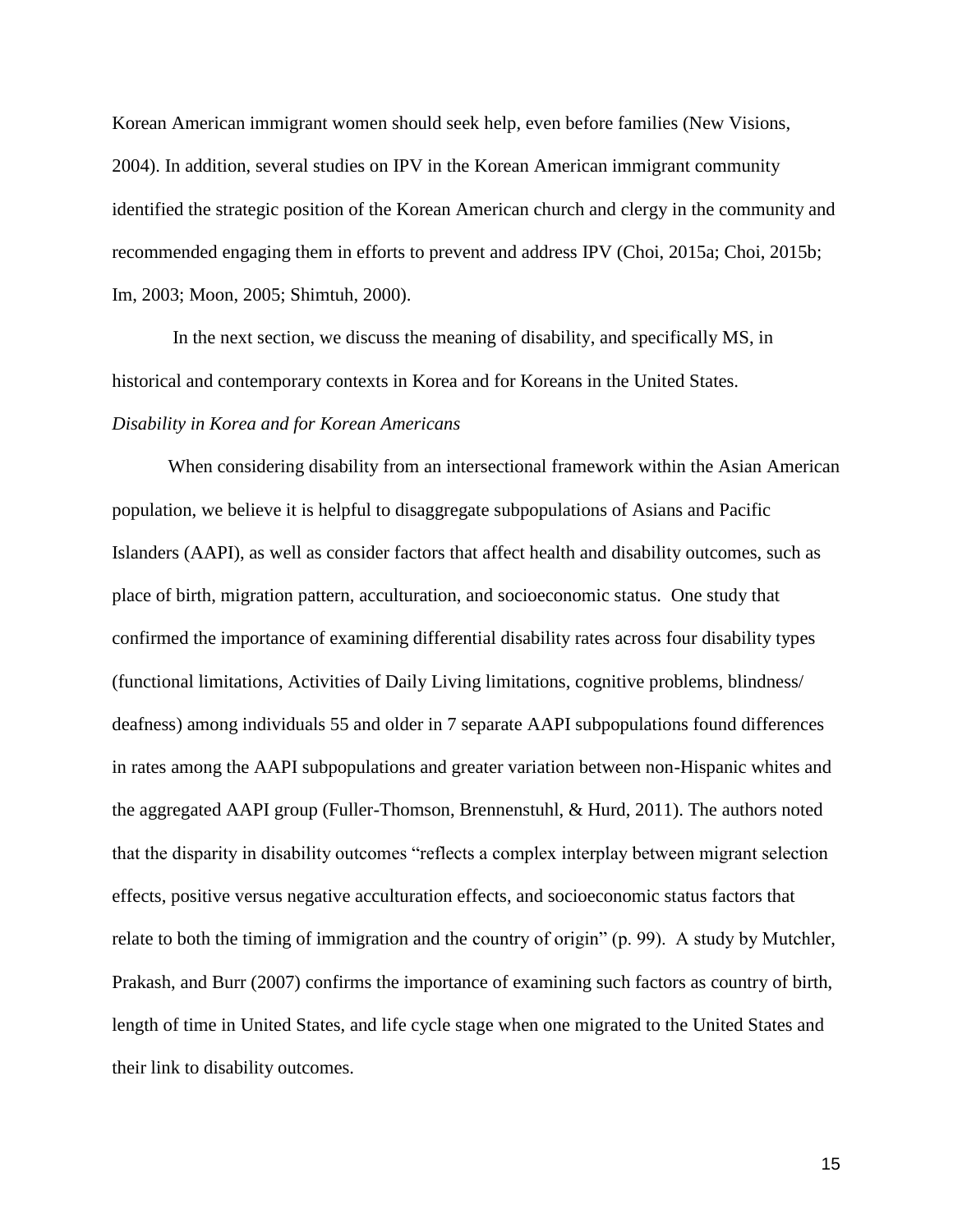The social model of disability focuses on how societal attitudes, practices, structures, and institutions isolate individuals with disabilities and exclude them from full participation in their communities. For South Korean immigrants, the focus of our case study, it is helpful to take into consideration the community attitudes, practices, structures, and institutions in their country of birth. For example, special education was not mandated in South Korea until 1977 through the Special Education Promotion Act (Kwon, 2005). Prior to this, the general practice was for students with disabilities to be educated by their families, and then in separate schools for children with disabilities up through the mid 1970s. Inclusion of students with disabilities in regular education classrooms is relatively new, and appeared in the third reauthorization of the SEPA in 1994. Inclusion, according to this Act, means integrating students with disabilities into regular education classes or placing them in special (separate) schools, but using the regular educational curriculum with them. Kwon (2005) notes that the South Korean educational system is similar to the Western system, yet "the inherited foundation remains Confucian," with an emphasis on "harmony, respect for elders and social order, and authority of leaders" (p. 61).

Kim and Kang (2003) describe public's attitudes toward people with disabilities in Korea as negative and that having a family member with a disability brings shame to a family. Some families believe that their social standing is compromised by having a family member with a disability and they may attempt to keep the person with a disability away from others. Further examples of exclusion of Koreans with disabilities include the under and unemployment of them in the workforce and their overrepresentation in the lowest income segments of society. Kim and Kang note that Korean beliefs about what causes disability further marginalize Koreans with disabilities: "Koreans believe that having disabilities is the result of the geomantic system of topography, used in choosing auspicious sites for graves and houses, sins committed in a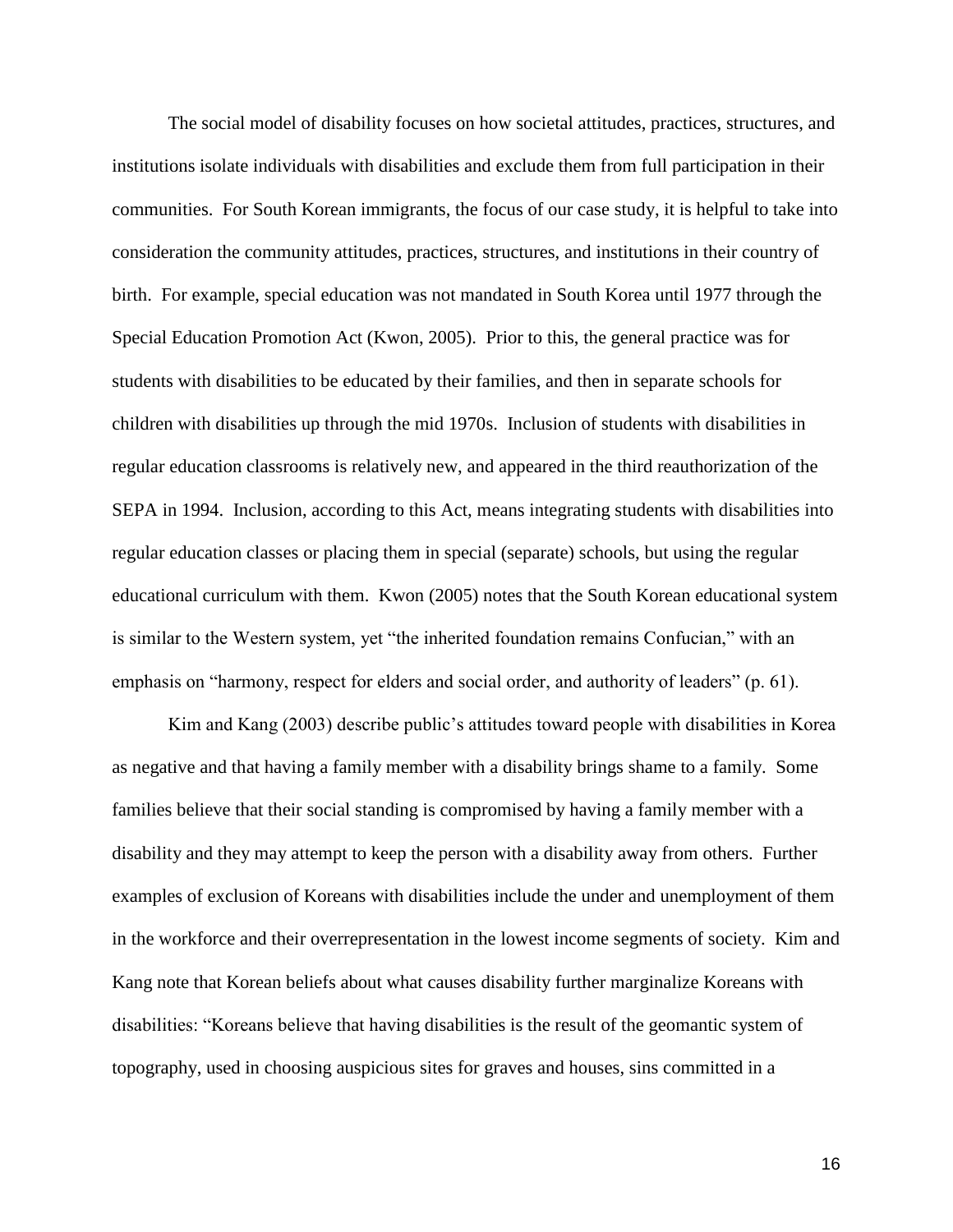previous existence, the fault of an ancestor, or a wicked ghost" (p. 145). While it is important to remember that not all Koreans believe this, or have negative attitudes toward Koreans with disabilities, being socialized into this environment as a person with a disability can create challenges with self-image and self-respect and feelings of belonging in one's community. Kim and Kang's study of adolescents with physical disabilities (2003) described the ways in which this population can feel valued and useful members of society.

According to the National Multiple Sclerosis Society, Multiple Sclerosis (MS) is "an unpredictable, often disabling disease of the central nervous system that disrupts the flow of information with the brain and body" (National Multiple Sclerosis Society, 2016"What is MS?"). There is no known cause of MS; however, according to the MS Society, "the body's immune system attacks myelin, the fatty substance that surrounds and protects the nerve fibers of the central nervous system … damaged myelin forms scar tissue … when any part of the myelin sheath or nerve fiber is damaged or destroyed, nerve impulses traveling to and from the brain and spinal cord are distorted or interrupted" (National MS Society, "What is Multiple Scelorsis?" 2015, para 3 and 4). Symptoms and severity of MS can vary across individuals; symptoms may include tingling or numbness in the limbs, loss of vision, muscle tightness, spasticity, paralysis, fatigue, pain, difficulty concentrating, and problems with bowel and bladder functioning (National MS Society, "What is Multiple Sclerosis," 2015). Symptoms may come and go over the life course of an individual. MS has also been linked to risk for depression (National MS Society, 2015). For individuals with relapsing forms of MS, the Multiple Sclerosis Coalition (2015) advises disease-modifying medication therapies. According to the National MS Society, there are slightly over 2 million people in the world who have MS; the majority are women; most people are diagnosed in younger to middle adulthood; and the disease crosses all racial and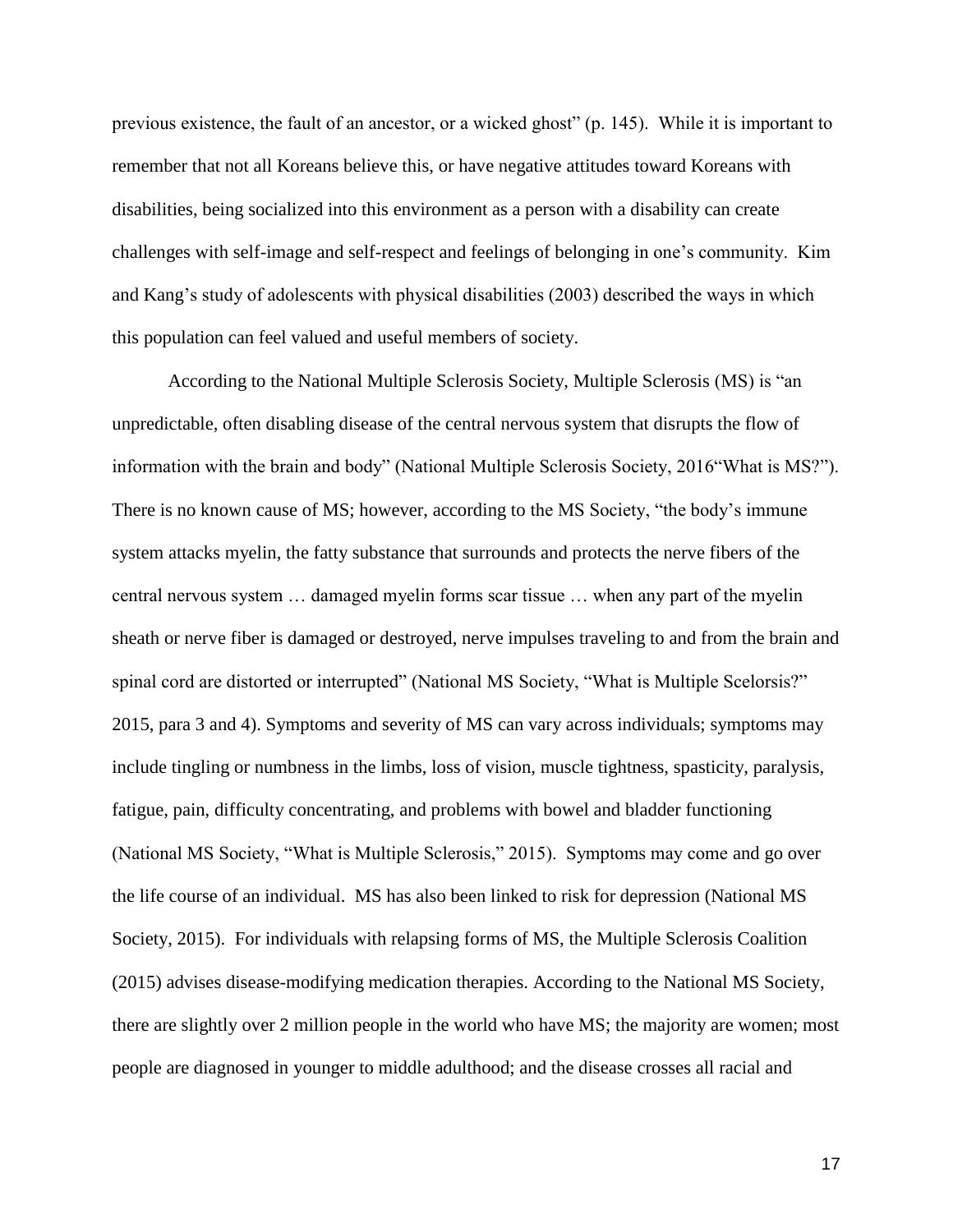ethnic groups, but is most prevalent in Caucasians of northern European ancestry (National Multiple Sclerosis Society,"MS Prevalence," and "Who Gets MS?" 2016).

There is very little published literature on MS in Korea. A prevalence study of MS in Korea, based on payment data for National Health Insurance payments to support persons diagnosed with MS, used two different statistical methods to calculate prevalence and found 1,681 cases using one method, and 1,640 using the other or 3.5 - 3.6 per 100,000 persons (N.H. Kim, H. J., Kim, Cheong, et al., 2010). These data are similar to relatively low MS prevalence rates in other Asian countries, and are lower than Caucasian populations. An epidemiologic study in Korea reported a higher incidence of MS in females than males and also indicated the highest incidence in younger females (ages 25 to 29) and in older males (ages 35 - 44) (Chung, Cheong, Park, & Kim, 2012). One study that examined the clinical characteristics and patient outcomes for Koreans with MS found that the characteristics and outcomes were similar to that of Caucasians in Western countries (S.H. Kim, S. Y. Huh, W. Kim, et al., 2013). A study of the reliability and validity of the Korean Multiple Sclerosis Impact Scale and the Multiple Sclerosis International Quality of Life questionnaires in a sample of Korean patients with MS found that both instruments were appropriate to measure health-related quality of life for Koreans with MS (Huh, Joo, S.H., Kim, et al., 2014). There is a Korean MS Society, which engages in awareness and advocacy activities (MS International Federation, 2016). Writings by Koreans about MS are limited. Korea Focus by the Korean Foundation (2012) included a short description of Father Chi's MS, which indicated that his "years of making cheese left him with multiple sclerosis" and he uses a wheelchair or cane. He's quoted as describing the disease as "like a bomb … it comes to the legs and then moves to the eyes ... has a mind of its own …. I can't read, or drive, or use the computer."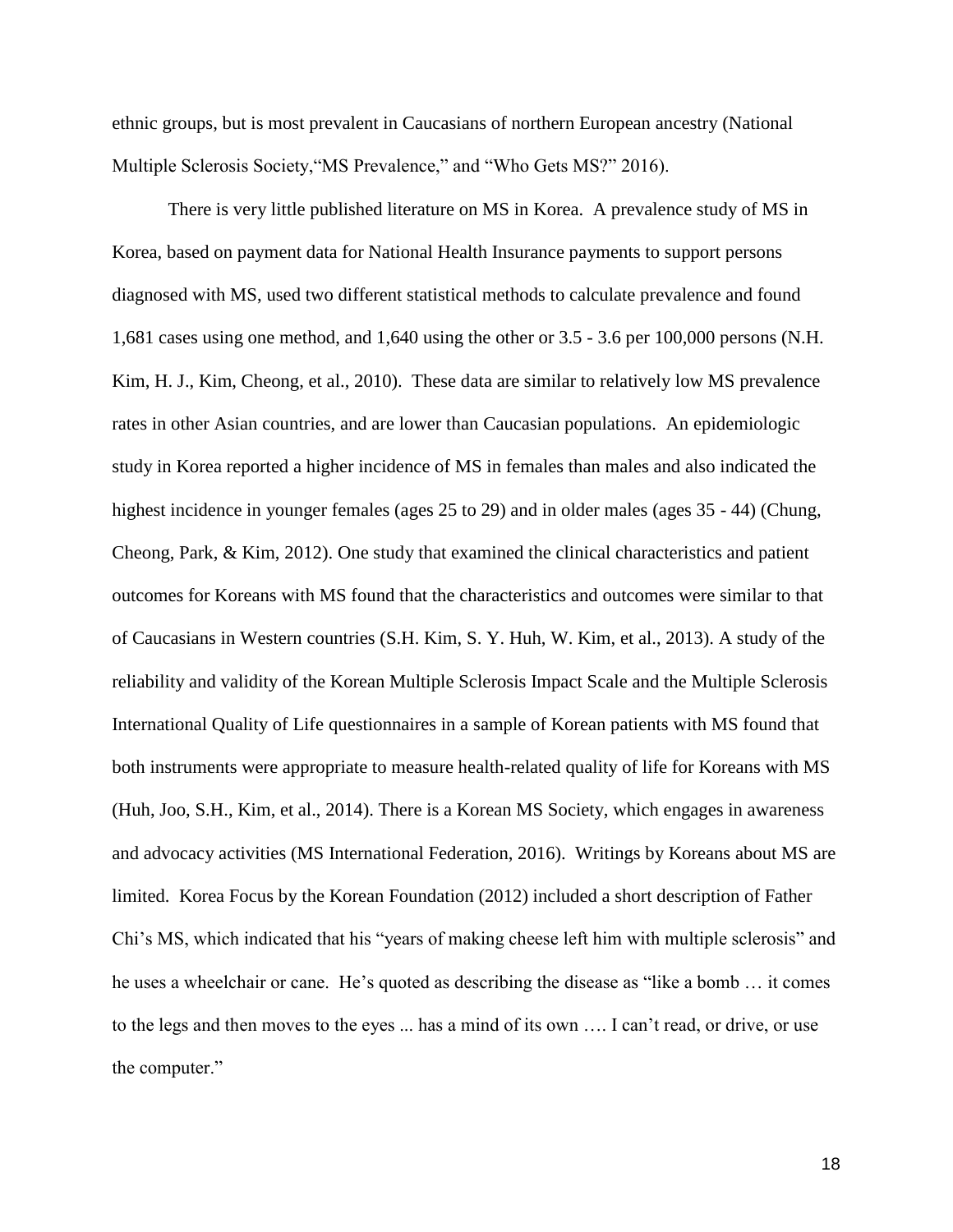We have defined our terms, presented our conceptual frameworks, and described the literature relevant to race, culture, and the abuse of persons with disabilities. As a background to our case study, we covered the literature on IPV in Korean immigrant communities, the role of the Korean American immigrant church in IPV prevention and intervention, and disability and MS in Korea and Korean American populations. The following section presents the case of Mrs. Inae Lee and illuminates how critical race theory, intersectionality, and cultural humility are utilized in the case. The case presented is entirely fictional but is grounded in our practice wisdom through our work with many immigrant battered women and women with disabilities experiencing abuse. Any resemblance to a real case is purely coincidence.

# **Case of Mrs. Inae Lee**

Mrs. Inae Lee is 52 years old and immigrated to the United States from South Korea 15 years ago with her 54-year-old husband, Mr. Jinsoo Han and two daughters, who at the time of immigration were ages five and three. Both Mr. Han and Mrs. Lee are college graduates, and Mr. Han worked as a mid-level manager at a large export/import company in Korea, while Mrs. Lee was a stay-home mom. In the midst of economic meltdown in late 1990s in Korea, often referred to as the IMF crisis, Mr. Han was laid off in 1999 and moved from one temporary job to another for the following two years. They started dipping into their retirement saving, which made them worry about their future, and with the uncertain economic future of the country, they decided to immigrate to the US where Mr. Han's brother had been living successfully since his immigration in 1984. Mr. Han's brother owned two dry cleaning businesses and promised to loan money to Mr. Han to open up his own dry cleaning business. Mr. Han did not like the idea of running a dry cleaner, which seemed like a blue-collar job, not suited for a while-collar worker like him.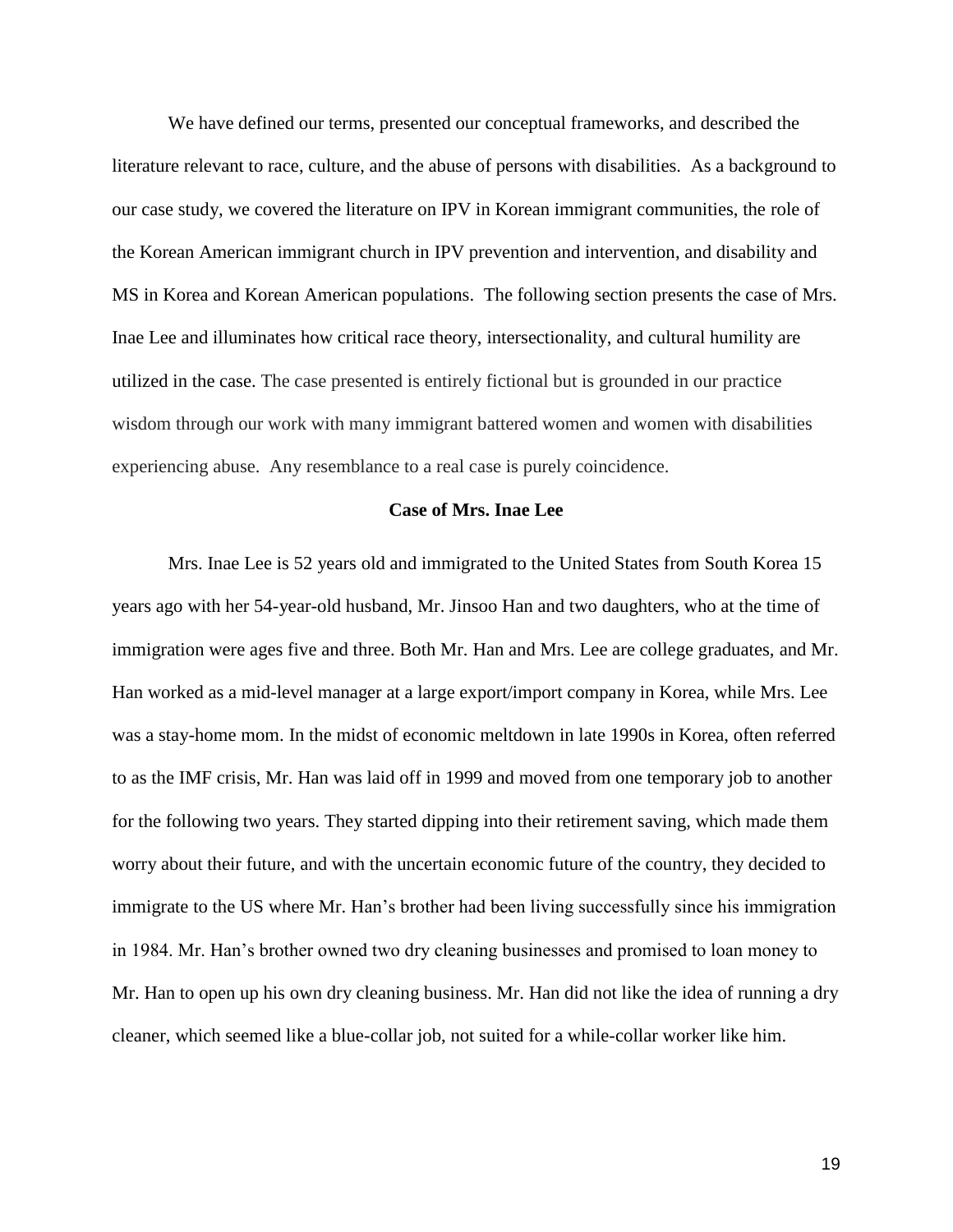However, without the English language skills and knowledge of American society, it seemed to be the only option for him in the US.

Running a dry cleaner was a hard job for him. Initially, he tried to manage it by himself, but soon it was clear that it was necessary for Mrs. Lee to jump in and start running it with Mr. Han. Mr. Han hated the idea of Mrs. Lee working, leaving two small children with his parents. He believed that a woman's place is at home, raising children and running the household, not working to make a living for the family. But entirely relying on the loan from Mr. Han's brother, they could not afford to hire any workers. So Mrs. Lee started working with her husband; they worked 12 hours daily, six days a week, year-round, with exception of official holidays. With her decent English skills thanks to her majoring it in college, Mrs. Lee mostly dealt with customers, while Mr. Han worked in the back of the store covered in sweat. Their hard work resulted in success in their business. Within five years, they were able to pay back the loan from Mr. Han's brother, and in another five years, they were able to open up another dry cleaner.

Both Mr. Han and Mrs. Lee have been active members of a Korean American church in town. They were not Christians when they lived in Korea, but they started going to church soon after they moved to the US., mainly because it was the only place they could meet and associate with other Korean immigrants. In addition, Mrs. Lee thought it was important for her children to maintain their Korean language skill, as well as Korean identity and culture, and the Korean American church was an ideal place for that. Its services were held in Korean, it celebrated Korean holidays, served Korean lunch, and ran a free Korean language school for children. Mrs. Lee enjoyed being with other Korean women in her church, exchanging tips for raising children in the US and learning about American customs and practices from those who have been in the US longer. Mr. Han also enjoyed being active in their church and soon became a deacon of the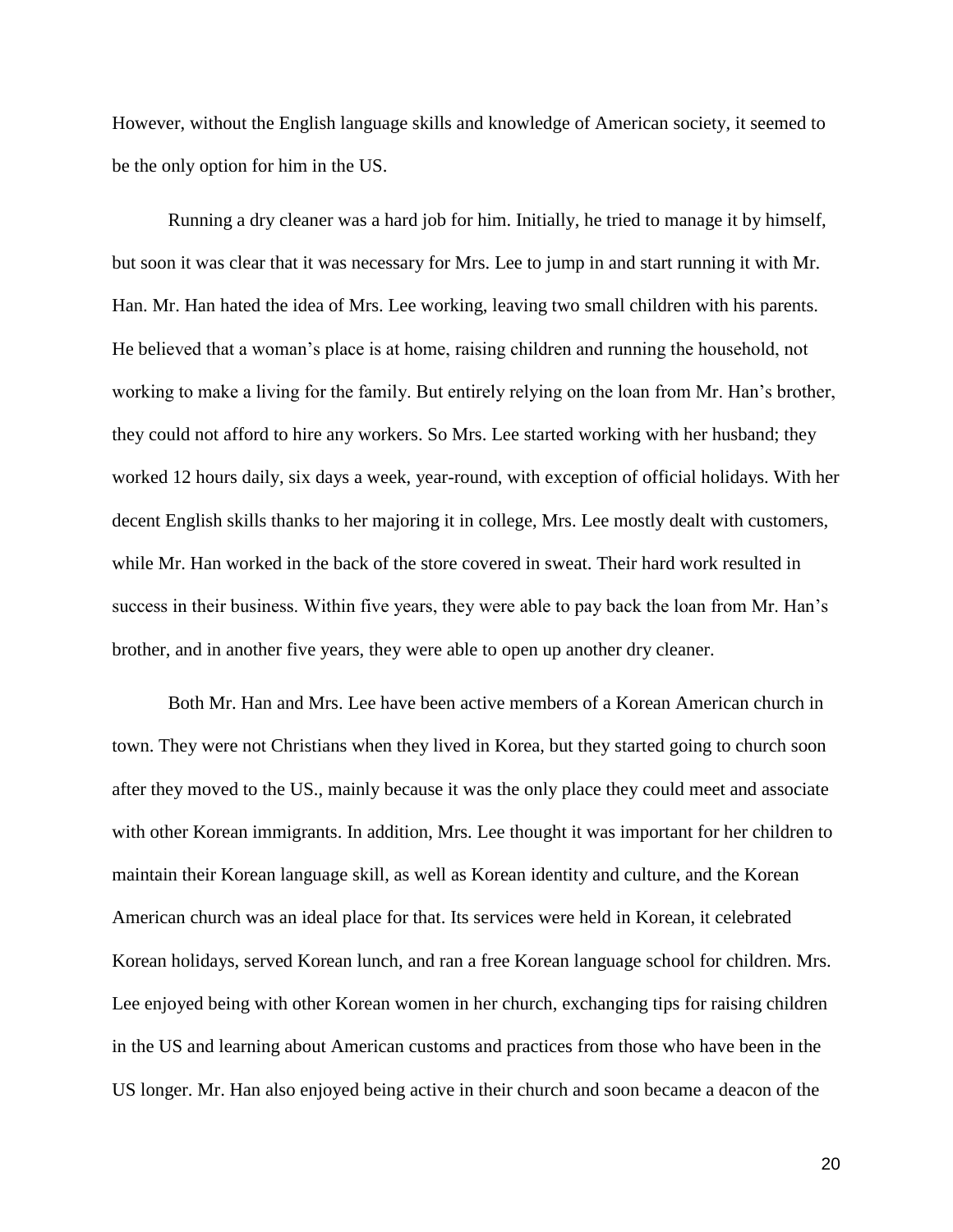church. He felt that the church was the only place where he can feel good about himself, not feeling inferior in a new country with limited English skill. Furthermore, being a deacon afforded him respect and status in the church, which he felt he lost by being an immigrant. Their thriving businesses and academic success of their daughters made them feel proud of their achievement.

Mr. Han was a traditional man in Korea, but his traditional attitudes became even more strengthened after his immigration to the US. He made all the decisions in the family and managed the family finance by himself. He became angry when Mrs. Lee tried to have a say in decision making and often put her down verbally. He also became very jealous, telling Mrs. Lee not to chat with male customers. He became furious when she was friendly to male customers, saying she is disrespecting him. His jealousy and fury became more frequent and more severe, and Mr. Han started throwing things at Mrs. Lee. Whenever Mr. Han went into a rage, Mrs. Lee became terrified that he would actually hit her. He also expected the same obedience and respect from their daughters. Mrs. Lee endured all of these without telling anyone because she was afraid that this will ruin the reputation of her family in the church and the Korean community. She thought as long as she does what he wants her to do, things would not get out of hand.

Ten years after their immigration to the US, Mrs. Lee was diagnosed with MS. Initially, she started feeling weak and tired, and her hands and feet had tingling sensation and felt numb. She thought it was because she had overworked for the last ten years. But when she dropped an iron on her foot while she was ironing a customer's shirt because of weakness in her arm, she went to see a doctor. Her doctor initially did not know what it was, but after a few tests concluded that Mrs. Lee has MS. Mrs. Lee had never heard of MS, but the prospect of developing more severe symptoms worried her, and the thought of being disabled at only 47 years old scared her to death. She worried about who will run their business with her husband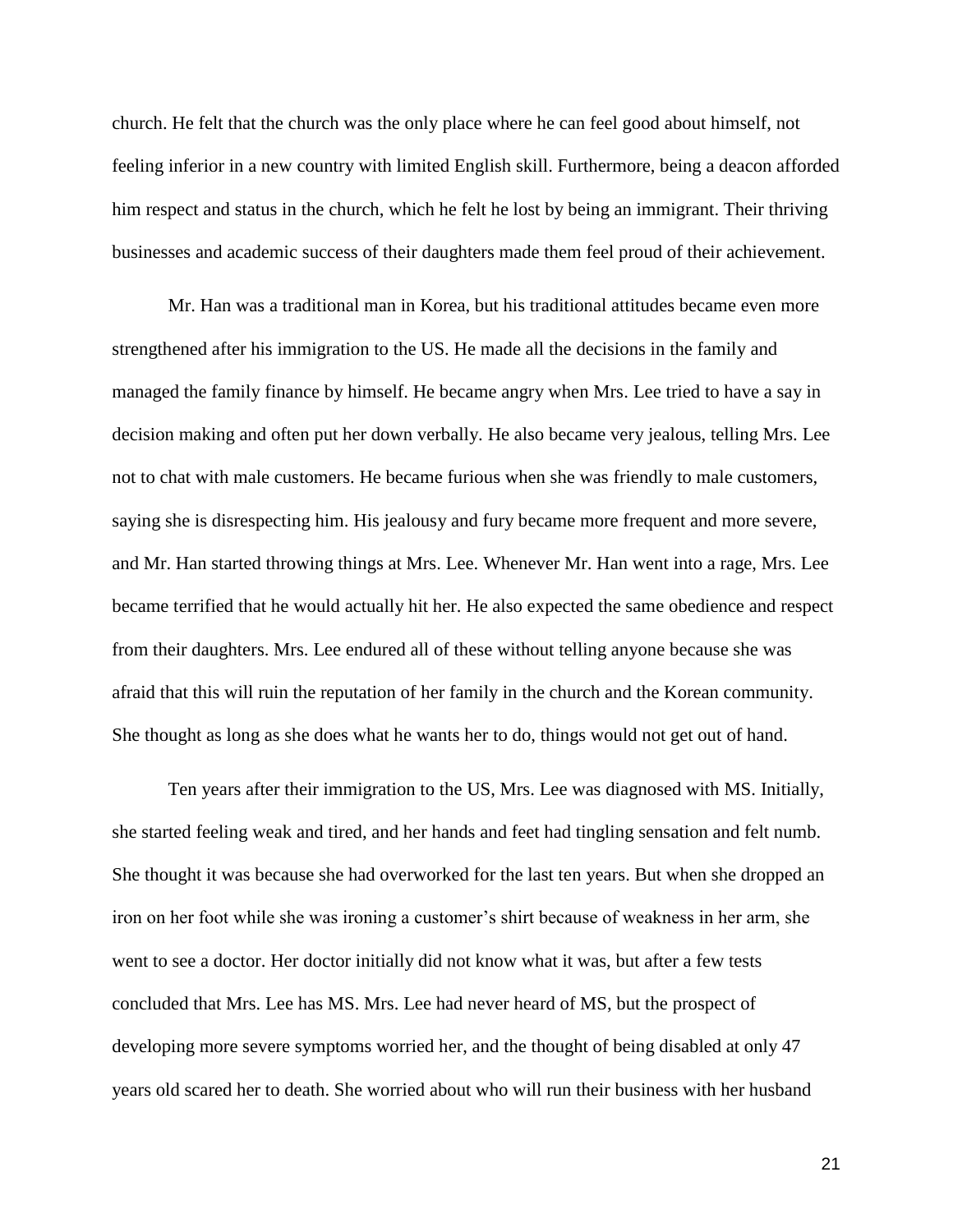and who will take care of their daughters. But what scared her the most was how she would be viewed and treated by others in her church and the community. She had not seen many disabled people in Korea because most of them were kept home out of others' views. She has seen more disabled people in the US, but still not many in the Korean community. There was no one who was disabled in her church, and she did not know personally anyone who had a disability. She was concerned her disability would bring shame to her family, by tainting the image of her happy and successful family. She was worried that her daughters' future would be in jeopardy due to coming from a family with a disabled person.

Initially, she kept her MS secret from others. But her symptoms steadily worsened - tremors in her body, muscle stiffness, and problems with speech -- and people in her church started noticing her MS. By the time she had to use a cane to walk, she told a few close friends in her church about her MS and soon the entire church knew about her disability. She received a few stares from some people, but overall the reactions from the church members were courteous. What was unbearable came from her husband instead. Initially, he was worried about who will take care of their businesses. But once Mrs. Lee started showing visible symptoms of MS, he did not want her to come to the stores anymore, saying that she is useless at home and at work and she would embarrass him in front of the customers. Therefore, she stopped going to their stores, and her church became the only refuge for her. She started going to church more often, trying to be involved in church activities. However, Mr. Han berated her that she would be only a burden on others when she goes to church events because she can't help out and that her presence only makes others feel uncomfortable. He prohibited her from going to church other than the Sunday service, and even when the family went to the Sunday service, he wanted her to go home right after the service, instead of staying for lunch. He became more abusive verbally and emotionally.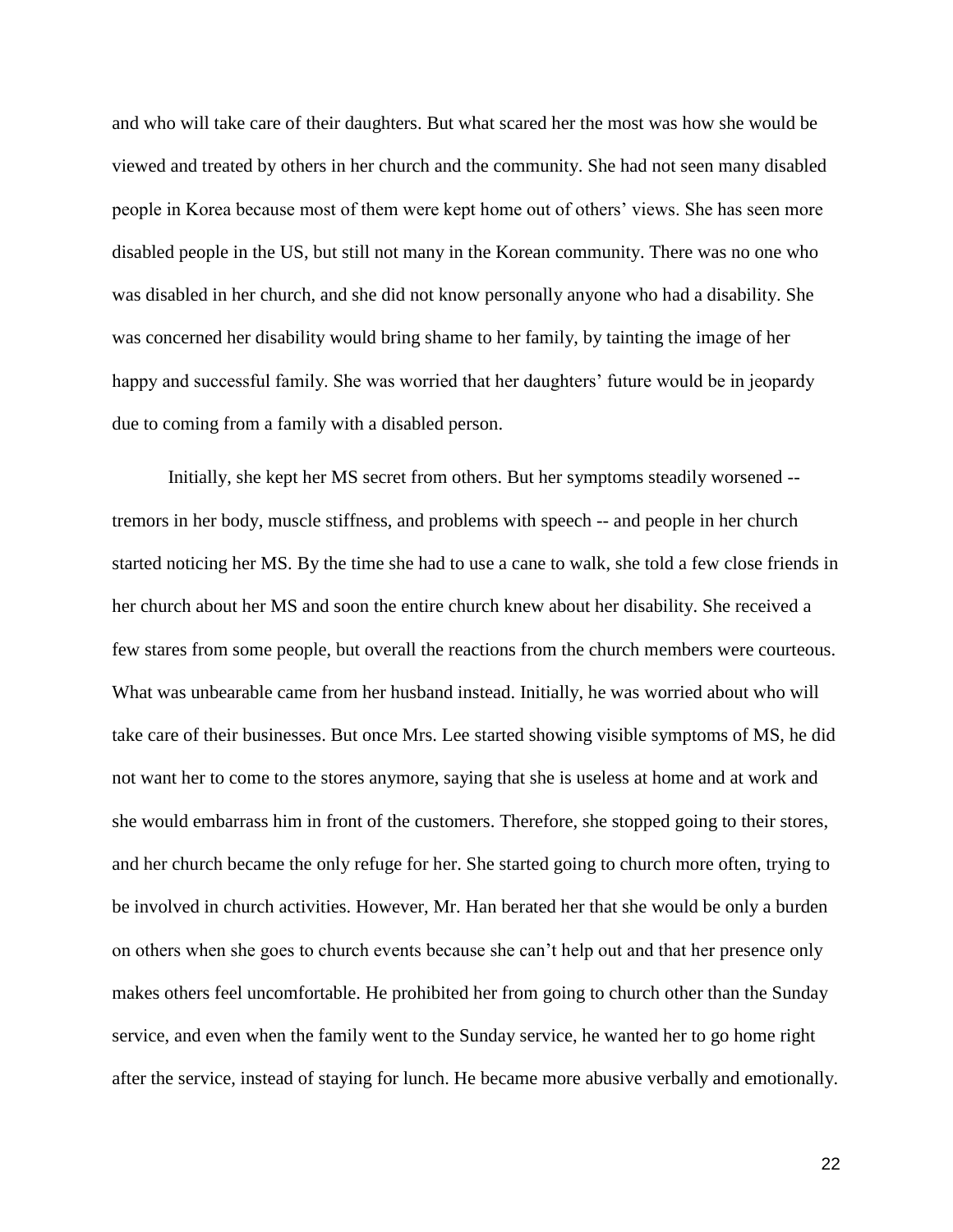Despite her husband's cruel treatment of her, Mrs. Lee could not share her pain and fear of her husband with anyone in the church. He was a respected figure in the church, and she felt that she was the one who brought the abuse on herself by having the disability. However, when Mr. Han pushed her to the wall when she struggled to walk to the kitchen saying, "Look at how you walk. You look like a baby, waddling. You are useless!", Mrs. Lee became frightened and feared for her physical safety. She recalled the community event she attended a few years earlier with a female friend who was involved in a theater troupe. The theater troupe did an interactive theater program on a domestic violence situation. Watching the play and how some of the audience members played out different interventions with the victim was something that stuck with her in that she wondered what would happen if she were to disclose to others in her church or community about the abuse. This encouraged her to eventually reach out to the pastor of her church for help. She was not interested in ending the marriage because divorce was unthinkable as a Christian woman, but wanted her husband to stop abusing her. When she told the pastor what has happened, he was very surprised, but comforted her saying that God will protect her. He tried to explain Mr. Han's abuse may be the result of him being stressed because he has to manage both businesses by himself and told her that he did not know personally what is the best way to deal with Mr. Han's anger and referred her to a local domestic violence program. She called the domestic violence agency and talked to a social worker, Diane Smith, about her abuse and disability. After the talk, Mrs. Lee made an appointment with Ms. Smith for a face-to-face individual counseling.

# **Case Discussion: Implications for the Practitioner**

Ms. Smith is a 25-old-year, single Caucasian woman who has been working for the domestic violence program for three years, mainly conducting individual counseling and support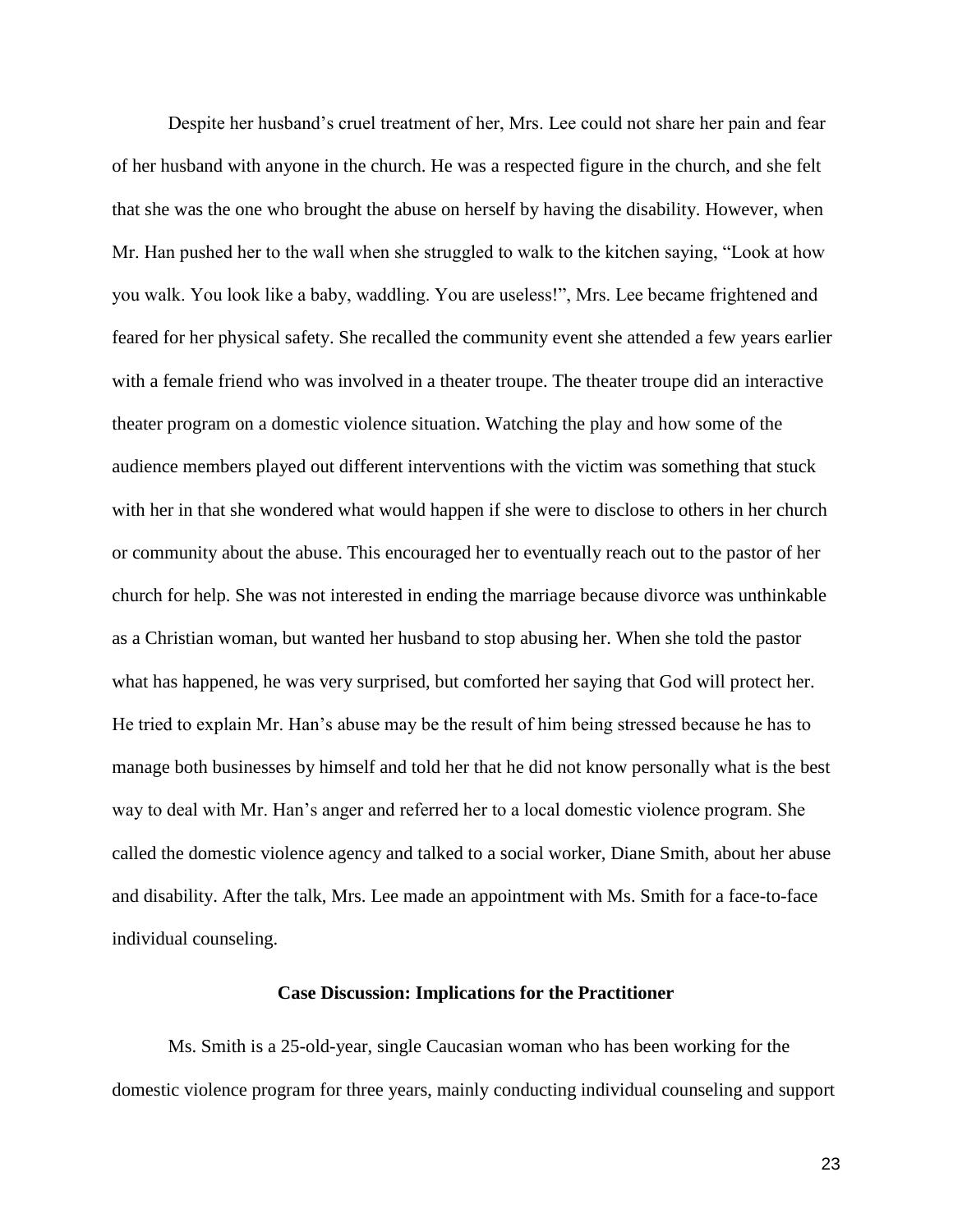groups for domestic violence survivors. She has worked with Asian clients only a few times, and none of them was Korean. Ms. Smith first thought that Korean Americans and Chinese Americans may have similar family values as each other because they are Asian Americans. But then she soon remembered that by lumping all Asian groups into one unified group, she was overgeneralizing diverse ethnic groups. Moreover, she wondered if Mrs. Lee even identifies herself as Asian. She recalled when her Chinese client wrote "Chinese" on the agency's intake form instead of choosing Asian. When she asked the client about that, the client answered, "I've never thought of myself as being other than Chinese, but since I came to the US, it seems that I am Asian in the eyes of others." This incident made Ms. Smith realize that race is indeed a social construction imposed on people, as critical race theory posits.

Ms. Smith decided that the most ethical and beneficial step to foster a healthy and open working relationship with Mrs. Lee would be to learn from Mrs. Lee about her understanding of the family dynamics, her perception of the abuse and the precipitating factors that led to the abuse. She would *learn from* the client and not *about* the client. Ms. Smith realized that she can try to learn about Korean culture, but she understood that she cannot know everything about Korean culture since culture is constantly changing. Furthermore, being Korean is only one identity of Mrs. Lee; her perspectives and experiences could be influenced by the intersections of multiple identities such as her age, ethnicity, sexual orientation, religion, immigration experience, disability, sense of belonging, formative influences, and more. Ms. Smith wanted to explore how intersections of Mrs. Lee's multiple identities may have influenced Mrs. Lee's conceptualization of family, gender roles, abuse, disability, help-seeking behaviors, as well as her needs and wants.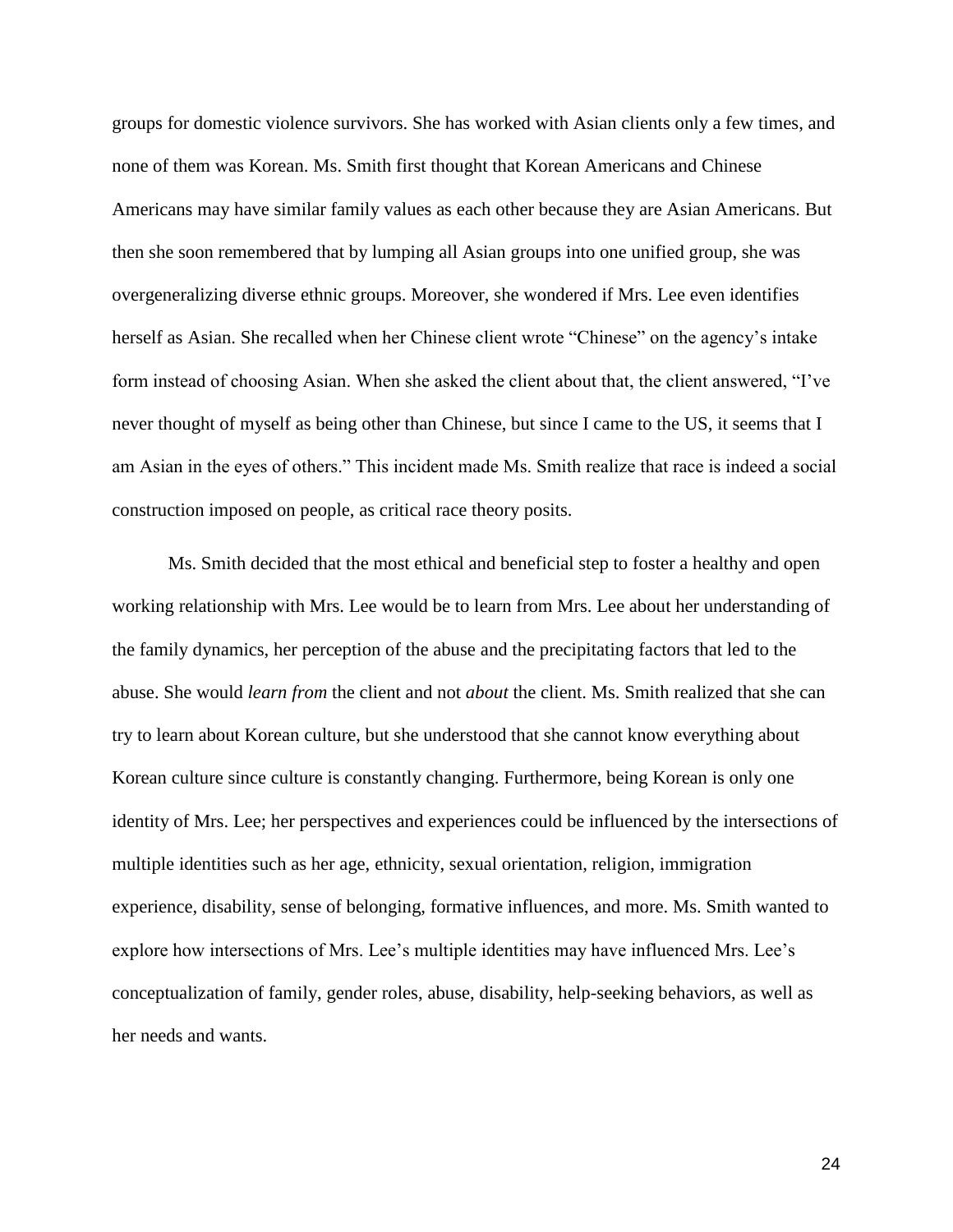Hence, Ms. Smith asked herself these questions: What do I think the client would wish that I would recognize/understand about her? How does the client identify with history or parts of history (i.e. immigration, Feminist Movement, sociopolitical revolutions and dictatorships, Civil Rights Movement, etc.)? Does the client have a sense of belonging to certain groups? If so, how is it manifested? Which significant experiences, if any, have shaped the client's worldviews? Has any individual or collective trauma history occurred? What intersectionality of identities is embraced by the client? What identities are rejected by the client? By addressing these factors, Ms. Smith would move toward understanding, validating, and respecting the client's unique feelings and experiences.

As a relatively new practitioner, Ms. Smith has been getting supervision, and as part of this, she processes her cases with a clinical supervisor. Her clinical supervisor is a middle-age, Caucasian female. Ms. Smith has been making note of the times in sessions with her clients when she has experienced strong affective reactions to her clients. Ms. Smith's caseload is becoming increasingly diverse in regards to client race and ethnicity. Her supervisor is assisting Ms. Smith to develop a deeper self-awareness of the intersection of her own identities and how memberships to different groups has affected who she is and how she views clients, including biases and stereotypes about clients. This work is often done during their supervision session in an honest, non-shaming atmosphere. Ms. Smith's supervisor asked Ms. Smith to consider how her identities of a young, single, Caucasian, hetereosexual, non-religious woman who is a US citizen without disability have influenced her and her views of a middle-age, married, heterosexual, Christian, Korean immigrant woman with a disability. Ms. Smith asked herself, "what biases and stereotypical beliefs do I have about Mrs. Lee?" In her work with Mrs. Lee,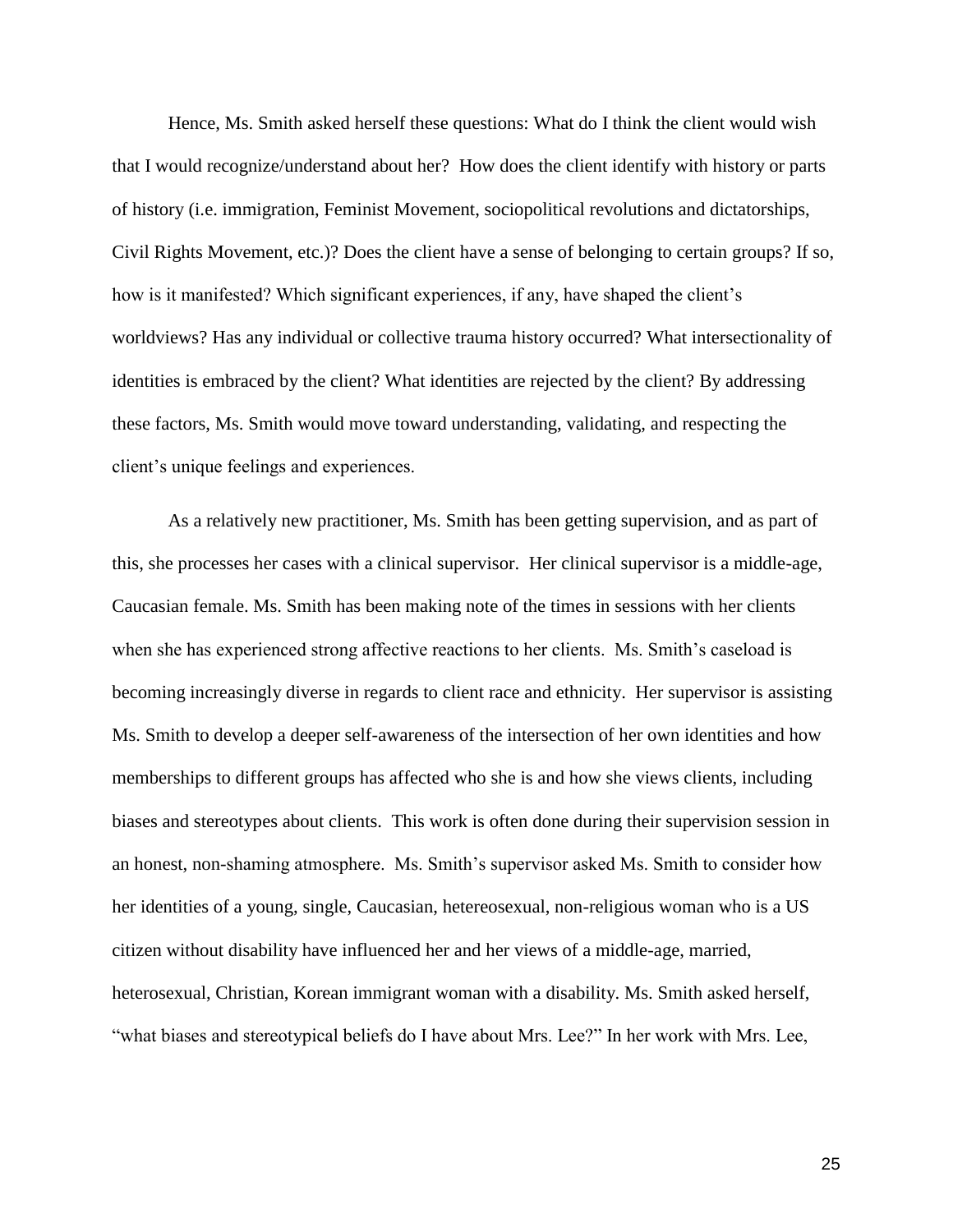Ms. Smith began to deconstruct her biases, prejudices, and/or erroneous information regarding the client in order to move toward validating and respecting the client's uniqueness.

Ms. Smith's clinical supervisor helped her to explore the power dynamic in the clientworker relationship. Ms. Smith had many privileges, personally and professionally, to which Mrs. Lee did not have access. Ms. Smith realized her position of power while working with Mrs. Lee. For example, Ms. Smith was able to speak fluent English and communicate with anyone better than Mrs. Lee. Ms. Smith was knowledgeable of the community agencies that provided various services and she did not have to consider whether the agencies would be physically accessible to her the way that Mrs. Lee did. Finally, she had the implicit power of being an American citizen. Mrs. Lee was worried that her husband would be deported if she called the police and her husband is arrested because she and her husband are not American citizens; she heard that US deports non-US citizens who are arrested. When Ms. Smith was aware of Mrs. Lee's feelings and experiences with power dynamics, she was able to explore, validate, and respect Mrs. Lee's perceptions of power in the client-social worker relationship.

Moreover, Ms. Smith explored the power dynamics between Mrs. Lee and the macro systems in her life, including her church; the Korean American community, a geographical community where only approximately 5,000 Koreans live in a city of 300,000; the police; the courts; other governmental and nongovernmental agencies; and the larger American society. She took into consideration the various forms of power, privilege, and oppression when assessing and implementing interventions with Mrs. Lee. Ms. Smith made sure to consistently apply the ethical principles of dignity and self-worth of an individual and self-determination by establishing a more egalitarian relationship with Mrs. Lee where power dynamics are acknowledged and addressed. She assured that what has been learned from Mrs. Lee will translate into action and an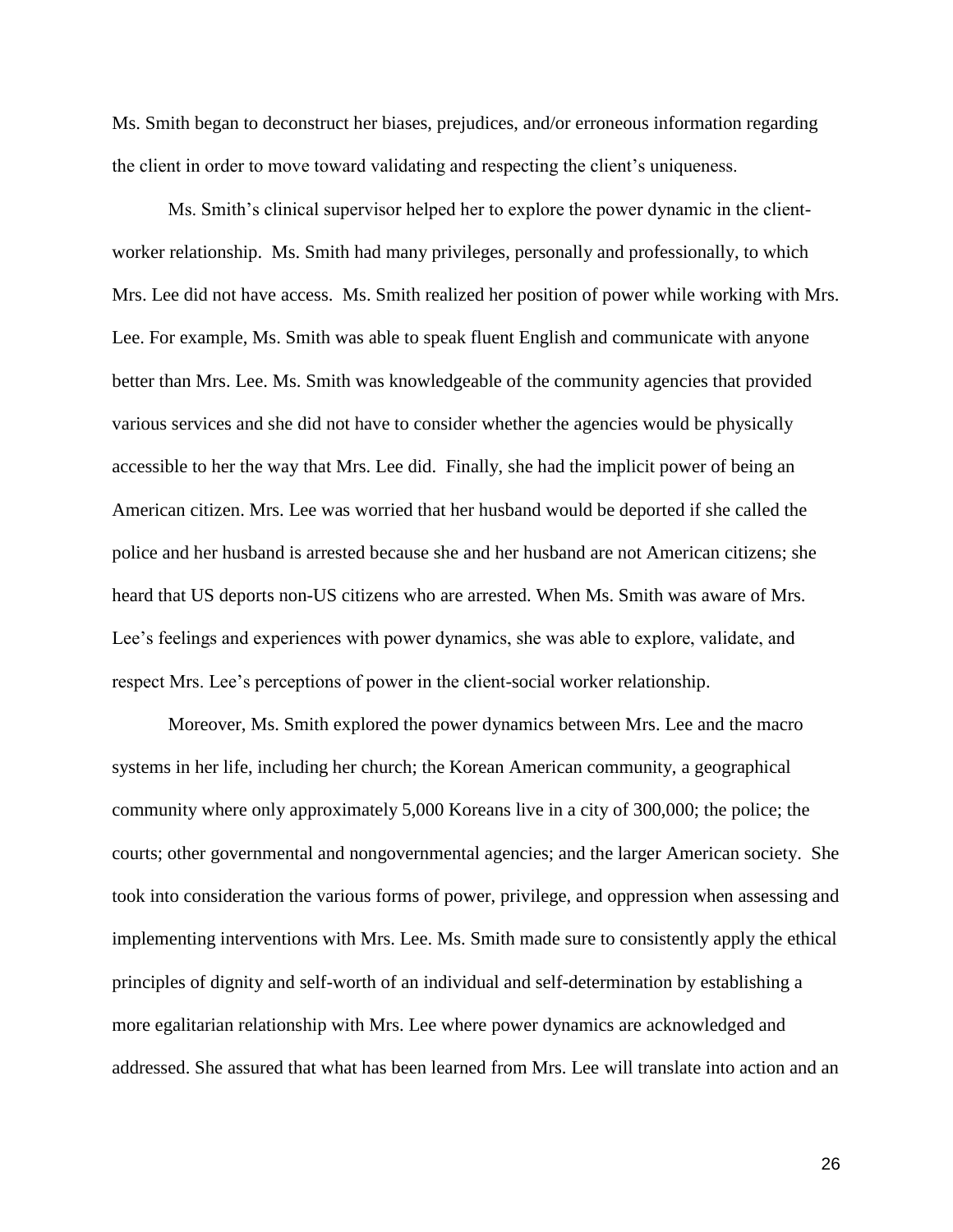understanding of the client's uniqueness will be reflected in her work with the client going forward.

# **Concluding Thoughts**

Mental health practitioners who are serving a wide range of clients who experience abuse need to attend to the complex intersections of race, ethnicity, culture, disability, faith/spirituality, and abuse. Practitioners should be vigilantly aware of their own cultural affiliations and/or disconnections, their intersectional group memberships, and how these influence who they are and how they view others. This is especially critical when working with clients who have beliefs, practices, or experiences that are very unfamiliar to the practitioner. Practitioners need to remain open to the idea that they cannot and will not know all there is to know about any given culture and what they do think they know is tentative and partial (Dean, 2001; Kumashiro, 2000).

Practitioners can be open to hearing about their clients' understanding and experiences of culture, including what pieces of culture their clients have embraced and what pieces have been rejected. Rather than knowing certain pieces of "knowledge" about a cultural group, it may be more important to understand who created those pieces of knowledge, through what lenses were they viewing the group, for what purposes did they create it, and what was not asked or explored in their study of the group.

Because social conditions and problems are complex and multifaceted, using an intersectional framework to develop and analyze social policies has been recommended (Yamada, Rozas, & Cross-Denny, 2015). Similarly, in direct practice, an intersectional framework attends to differential levels of clients' power and privilege related to their multiple, interdependent identities. A classic essay by Marilyn Frye (2007), "Oppression," introduces the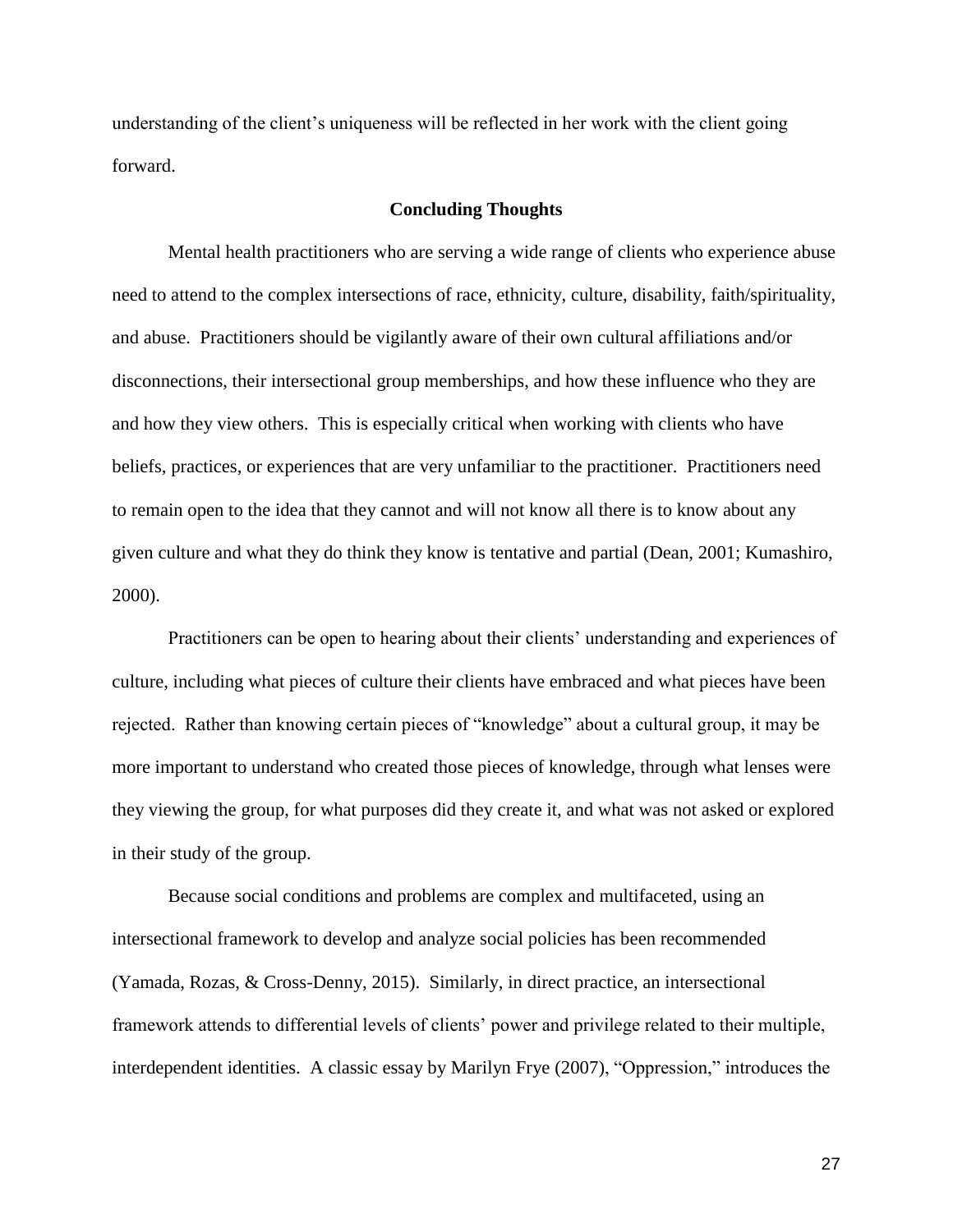bird cage analogy, where the wires of the cage are the various systems of oppression that the bird (or person) experiences. Let's consider Mrs. Lee. She is an immigrant, English is not her native language, she has worsening MS, she does not have economic resources independent of her husband, she is not a US citizen, and she is being abused. By removing only one wire of the cage (e.g., assisting her in getting support resources for her MS), the bird (woman) is still not able to leave the "cage"; rather, the other wires, such as language difficulties, inaccessible agency services, lack of financial independence, and escalating IPV, are still very real obstacles. Frye notes that we have to step back and view the whole cage rather than the myopic view of one wire of the cage, to see that the bird is surrounded by a network of systematically related barriers, no one of which would be the least hindrance to its flight, but which, by their relations to each other, are as confining as the solid walls of a dungeon" (2007, p. 157). Therefore, practitioners must see the whole cage, the intersections of power and privilege, and how these might contribute to clients' social exclusion (Yamada, et al., 2015).

Furthermore, practitioners should go beyond the micro level, and work to challenge social structures and policies that marginalize populations based on their intersectional identities (Yamada, et al., 2015). It is essential that practitioners are deeply reflexive about their own social locations and how these may influence the ways in which they are interpreting clients' experiences and behaviors (Dean, 2001; Yamada, et al., 2015). Dean (2001) cautions practitioners to be aware of their "cultural baggage" (p. 627), which influences how they interpret client's values and behaviors. The case we presented about Mrs. Lee demonstrates the complexity of intersectional analysis to begin to understand the client's uniqueness. The practitioner, Ms. Smith, is beginning to engage in the type of reflexive, respectful practice that is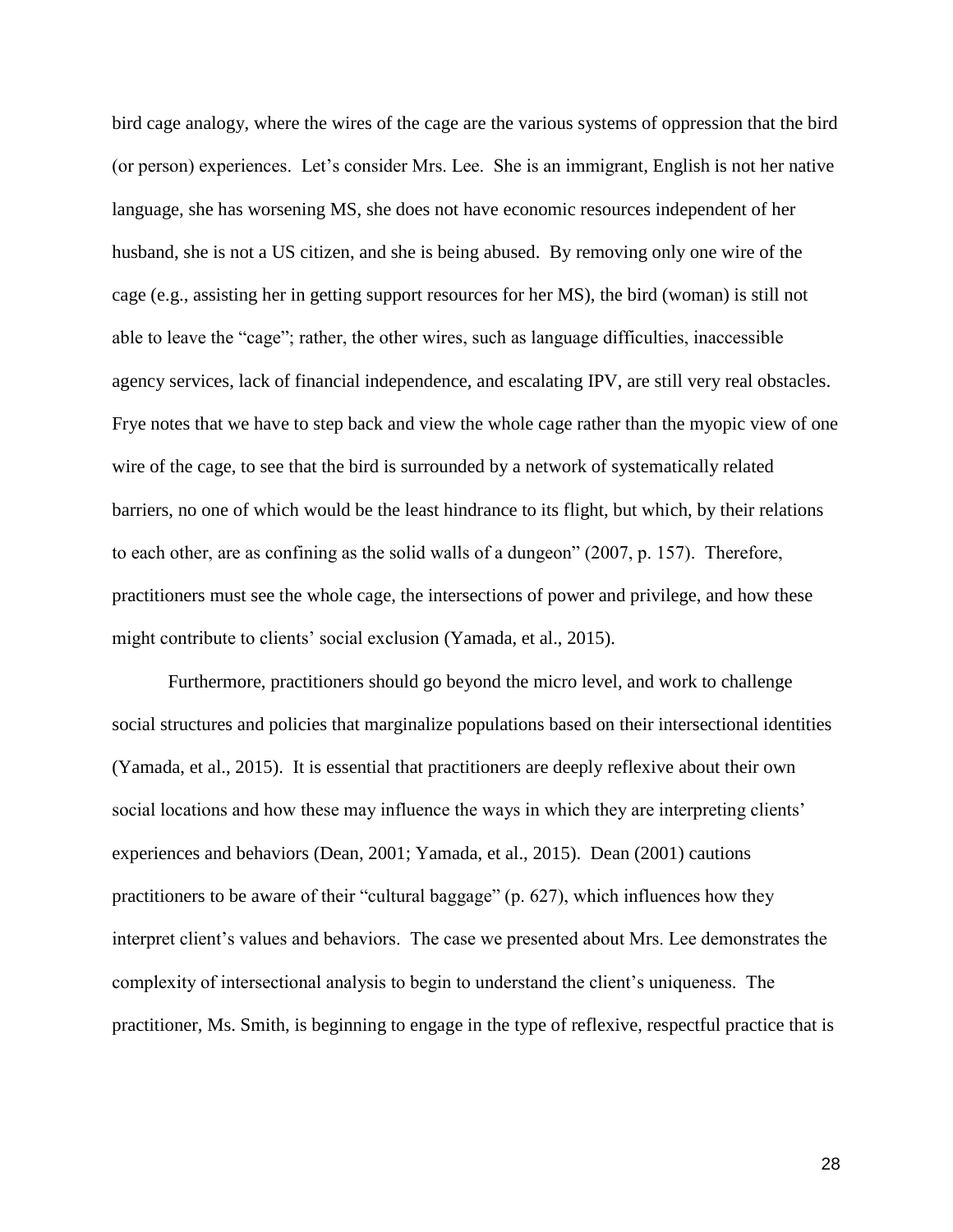recommended by proponents of cultural humility and critical race theory and is consistent with the values and ethics of the mental health professions.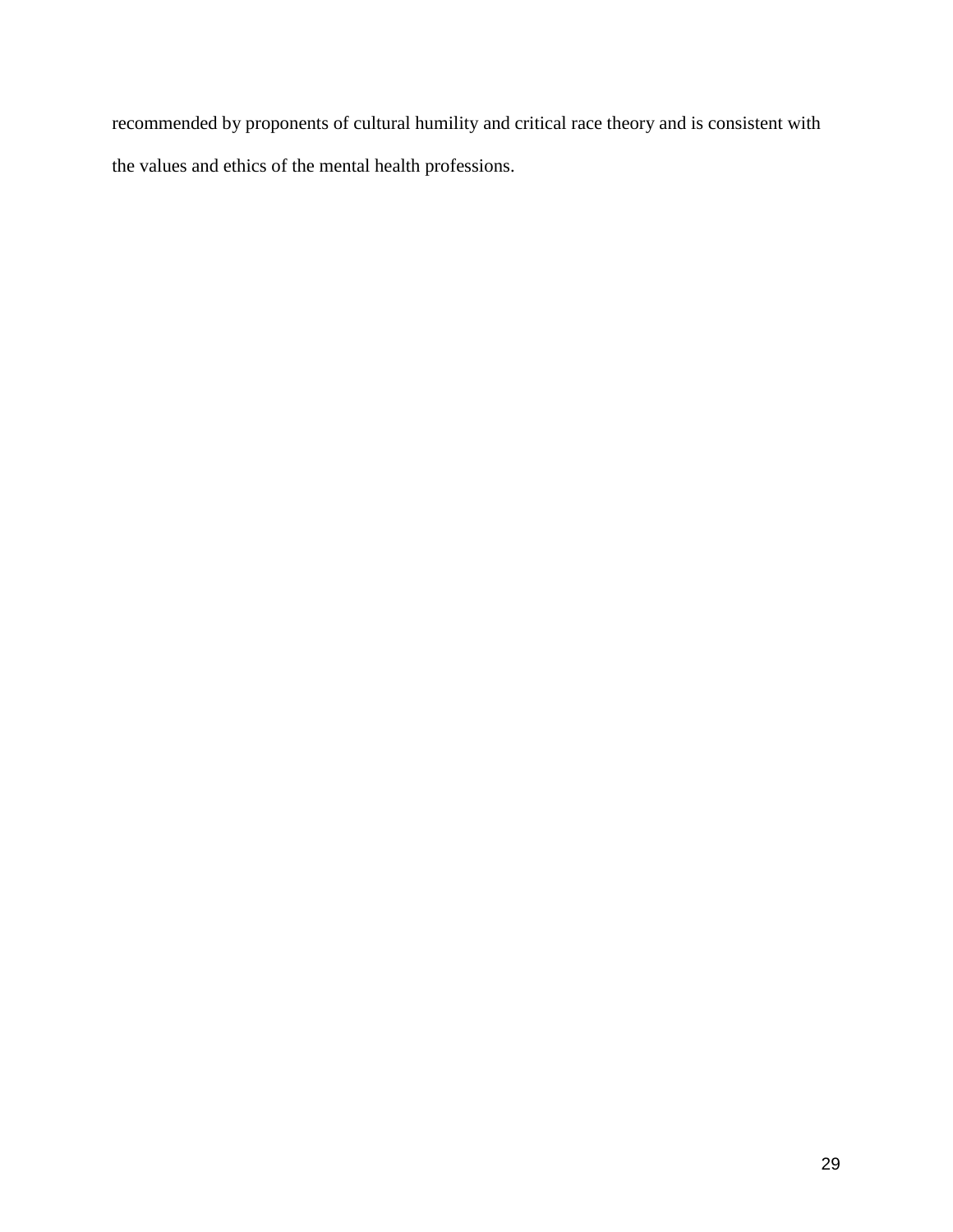# **References**

- Ahn, B. (2002*). The perceptions of and attitudes toward partner abuse among first-generation Korean-Americans: Their relationships to the incidence of partner abuse*. (Doctoral dissertation, Louisiana State University and Agricultural & Mechanical College). Retrieved from <http://etd.lsu.edu/docs/available/etd-0401102-130106/> unrestricted/ Ahn\_dis.pdf
- Baladerian, N. J. (2009): Domestic violence and individuals with disabilities: Reflections on research and practice. *Journal of Aggression, Maltreatment & Trauma*, *18*(2), 153-161.
- Ballan, M. S., Freyer, M. B., Marti, C. N., Perkel, J., Webb, K. A., & Romanelli, M. (2014). Looking beyond prevalence: A demographic profile of survivors of intimate partner violence with disabilities. *Journal of Interpersonal Violence, 29*(17), 3167-3179. doi:10.1177/0886260514534776
- Boddie, SC, & Im, H. (2008). *Korean American churches as partners in community development: The untold story.* Los Angeles, CA: Korean Churches for Community Development.
- Bograd, M. (1999). Strengthening domestic violence theories: Intersections of race, sexual orientation, and gender. *Journal of Marital and Family Therapy, 25*(3), 275-289.
- Boodman, S. G. (2007, September 4). Explaining away mental illness: Many immigrants face cultural barriers, other obstacles to psychiatric treatment. *The Washington Post*, pp. F1, F5.
- Bowleg, L. (2008). When Black + Lesbian + Woman  $\neq$  Black Lesbian Woman: The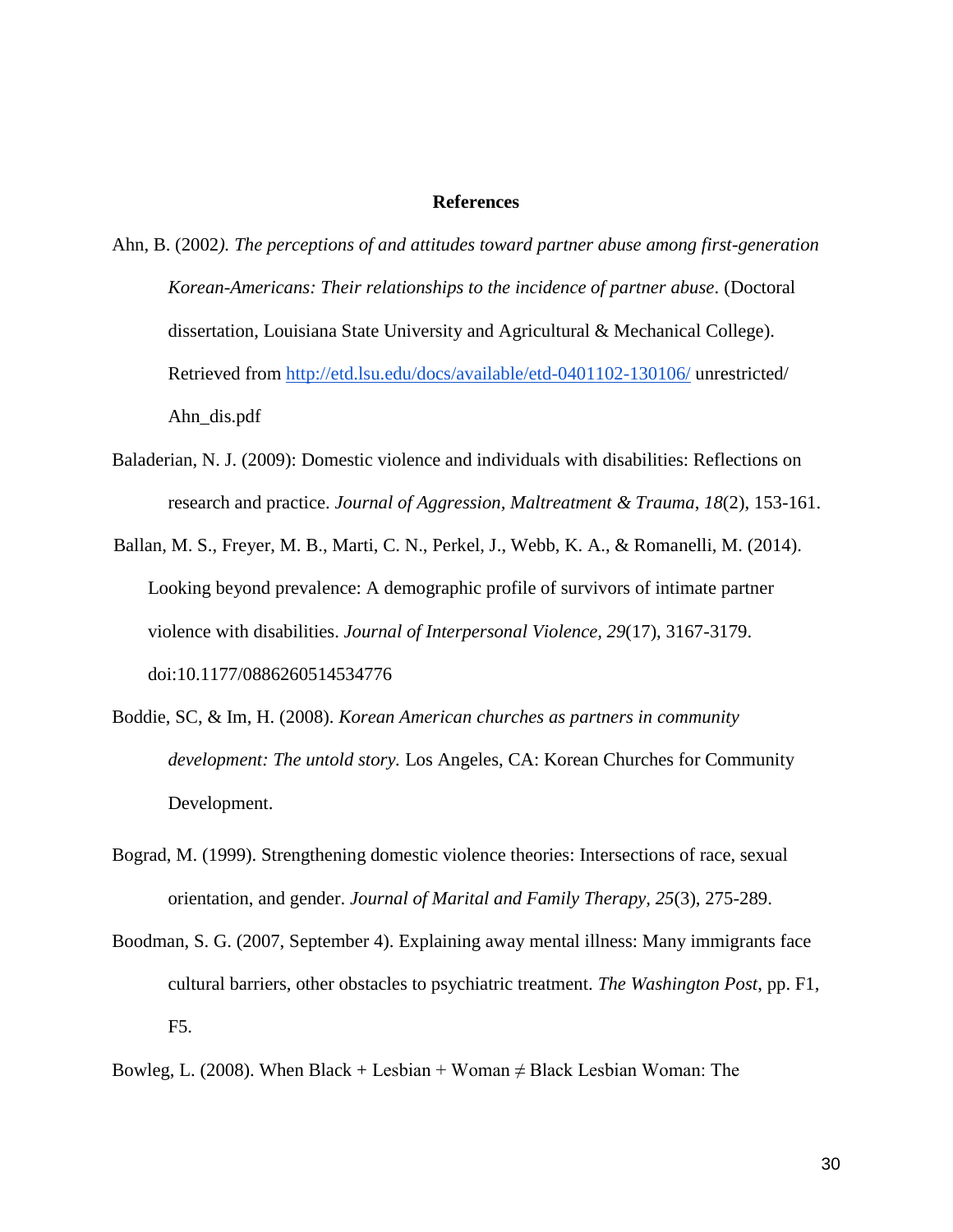methodological challenges of qualitative and quantitative intersectionality research. *Sex Roles, 59*, 312-325.

- California Newsreel. (2003). *Race: The power of an illusion* [Discussion Guide]. San Francisco: Independent Television Service.
- Choi, Y. J. (2015a). Determinants of clergy behaviors promoting safety of battered Korean immigrant women. *Violence Against Women*, *21*(3), 394-415.
- Choi, Y, J. (2015b). Korean American clergy practices regarding intimate partner violence: Roadblock or support for battered women? *Journal of Family Violence*, *30*(3), 293-302.
- Choi, Y. J., & Cramer, E. P. (in press). An exploratory study of female Korean American church leaders' views on domestic violence. *Social Work & Christianity.*
- Chun, E. (1990). The Korean battered spouse: Where to go for help. *Korean Journal, 1*(3), 22-23.
- Chung, S. E., Cheong, H. K., Park, J. H., & Kim, H. J. (2012). Burden of disease of multiple sclerosis in Korea. *Epidemiology and Health*, *34*. NCBI number PMC3521103.
- Collins, P.H. (1991). *Black feminist thought: Knowledge, consciousness, and the politics of empowerment.* New York: Routledge.
- Collins, P. H. (1998). The tie that binds: Race, gender and US violence. *Ethnic and Racial Studies, 21*, 917-938.

Cramer, E.P., & Plummer, S. (2009). People of color with disabilities: Intersectionality as a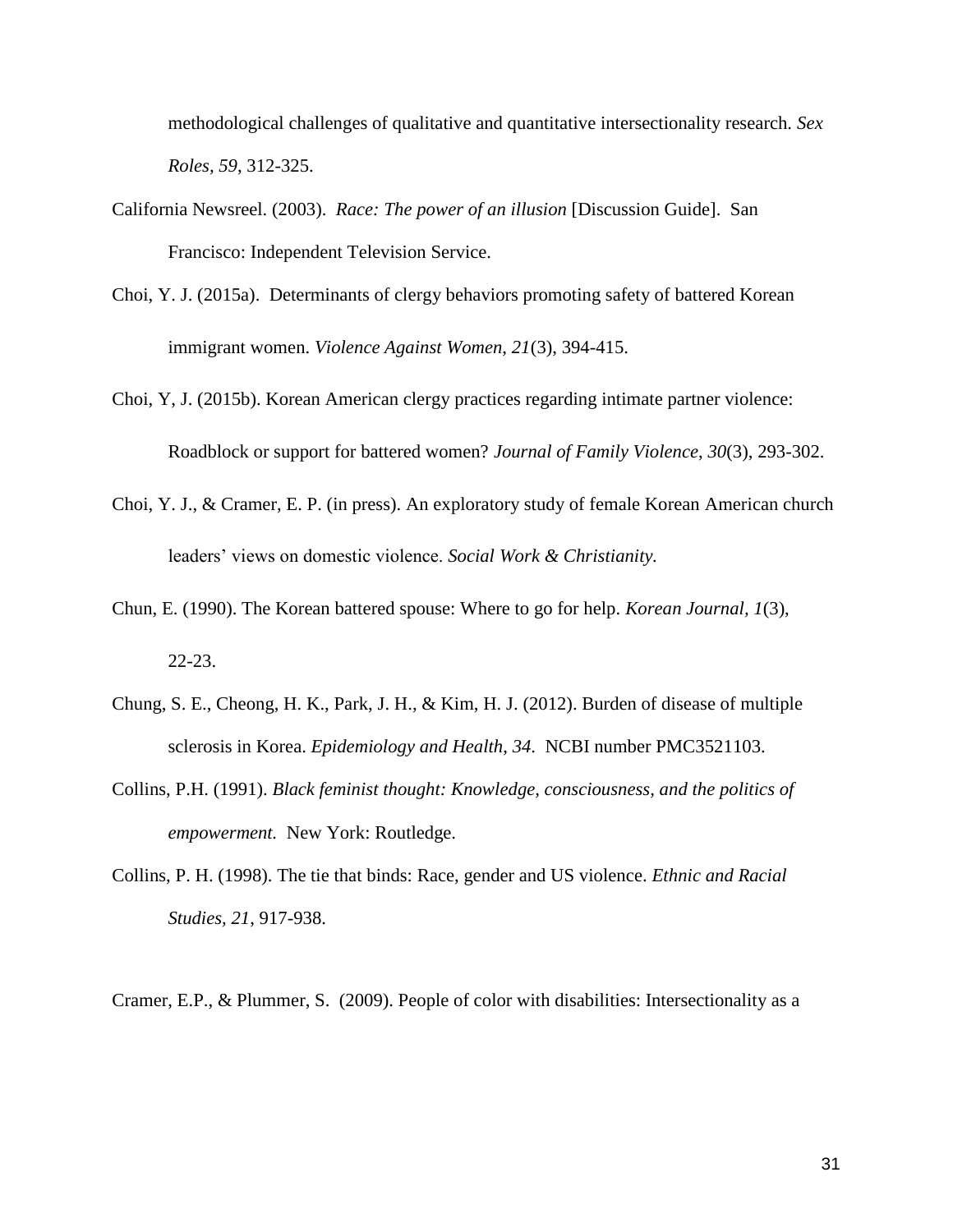framework for analyzing intimate partner violence in social, historical, and political contexts. *Journal of Aggression, Maltreatment & Trauma, 18*(2), 162-181. DOI: 10.1080/10926770802675635

- Crenshaw, K.W. (1991). Mapping the margins: Intersectionality, identity policies, and violence against Women of Color. *Stanford Law Review, 43*, 1241-1299.
- Crow, L. (1992). *Renewing the social model of disability*. Retrieved from http://www.roaring-girl.com/wp-content/uploads/2013/07/Renewing-the-Socialmodel.Coalition-News.pdf
- Dean, R. (2001). The myth of cross-cultural competence. *Families in Society, 82*(6), 623-630.
- Domestic Abuse Intervention Project. (2011). *Wheel gallery: Power and control*. Retrieved from<http://www.theduluthmodel.org/training/wheels.html>
- Felson, R. B., Messner, S.F., Hoskin, A. W., & Deane, G. (2002). Reasons for reporting and not reporting domestic violence to the police. *Criminology, 40*(3), 617-647.
- Fuller-Thomson, E., Brennenstuhl, S., & Hurd, M. (2011). Comparison of disability rates among older adults in aggregated and separate Asian American/Pacific Islander subpopulations. *American Journal of Public Health, 101,* 94-100.
- Frye, M. (2007). Oppression. In P. S. Rothenberg (Ed.), *Race, class, and gender in the United States* (7th ed.), (pp. 154 - 158). New York: Worth Publishers. ISBN: 10:0-7167-6148-3
- Gilson, S. F., Cramer, E. P. & DePoy. E. (2001). Redefining abuse of women with disabilities: A paradox of limitation and expansion. *AFFILIA: Journal of Women and Social Work, 16*(2), 220–235.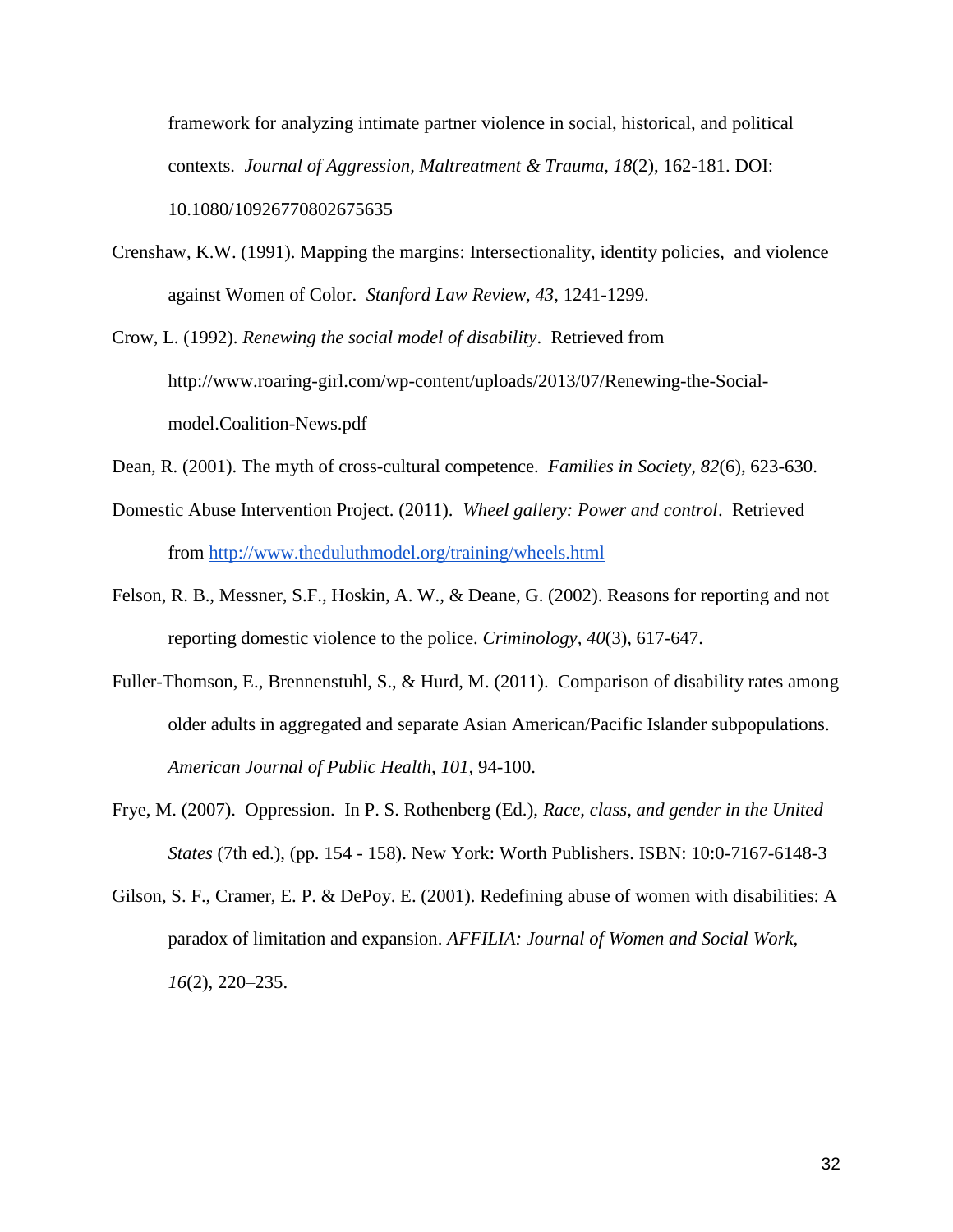- Goward, P. (2002, May 15). *Everday intersectionality*. On Line Opinion: Australia's e-jourrnal of social and political debate. Retrieved May 14, 2016 from <http://www.onlineopinion.com.au/view.asp?article=1456>
- Guba, E. G., & Lincoln, Y. S. (1994). Competing paradigms in qualitative research. In N. K. Denzin & Y. S. Lincoln (Eds.), *Handbook of qualitative research* (pp. 105-117). Thousand Oaks, CA: Sage.
- Harley, D. A., Jolivette, K., McCormick, K., & Tice, K. (2002). Race, class, and gender: A constellation of *positionalities* with implications for counseling. *Journal of Multicultural Counseling and Development, 30*, 216-238.
- Haney-López, I. (2006). *White by law: The legal construction of race* (revised and updated). New York: NYU Press. ISBN: 9780814736944
- Huh, S. Y., Joo, J., Kim, S. H., Joung, A. R., Park, K., Kim, W., ... & Kim, H. J. (2014). Validity of Korean versions of the Multiple Sclerosis Impact Scale and the Multiple Sclerosis International Quality of Life Questionnaire. *Journal of Clinical Neurology*, *10*(2), 148- 156.
- Im, H. (2003). *Strengthening families in the Korean immigrant community*. Retrieved from http://kccd.org/sites/default/files/strengthening\_families\_in\_korean\_asian\_american\_com munity\_domestic\_violence\_092003.pdf.
- Incite! Women of Color Against Violence. (2006). *The color of violence: The Incite! Antholog*y. Cambridge, MA: South End Press.
- Kasturirangan, A., Krishnan, S., & Riger, S. (2004). The impact of culture and minority status on women's experience of domestic violence. *Trauma, Violence, & Abuse, 5*(4), 318-331. doi: 10.1177/1524838004269487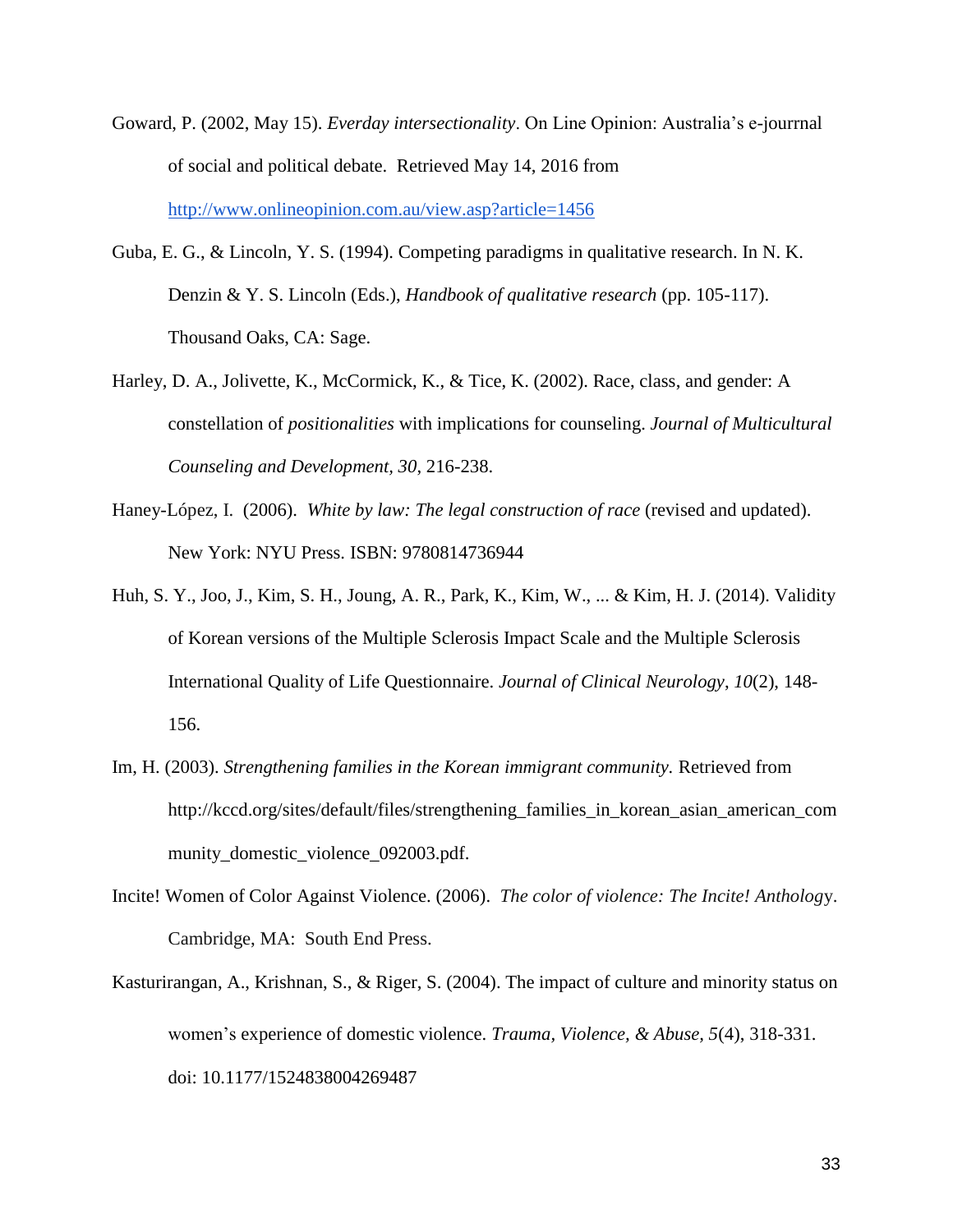- Kibria, N. (1990). Power, patriarchy, and gender conflict in the Vietnamese immigrant community. *Gender and Society, 4*(1), 9-24. doi: 10.1177/089124390004001002
- Kim, B., Titterington, V. B., Kim, Y. H., & Wells, W. (2010). Domestic violence and South Korean women: The cultural context and alternative experiences. *Violence and Victims*, *25*, 814.
- Kim, K. C., & Kim, S. (2001). The ethnic roles of Korean immigrant churches in the United States. In H. Y. Kwon, K. C. Kim, & R. S. Warner (Eds.), *Korean Americans and their* religions: Pilgrims and missionaries from a different shore (pp. 71-95). University Park, PA: The Pennsylvania State University Press.
- Kim, K. C., Warner, R. S., & Kwon, H. Y. (2001). Korean American religion in international perspective. In H. Y. Kwon, K. C. Kim, & R. S. Warner (Eds.), *Korean Americans and their religions: Pilgrims and missionaries from a different shore* (pp. 3-24). University Park, PA: The Pennsylvania State University press.
- Kim, N. H., Kim, H. J., Cheong, H. K., Kim, B. J., Lee, K. H., Kim, E. H., ... & Korean Multiple Sclerosis Study Group. (2010). Prevalence of multiple sclerosis in Korea. *Neurology*, *75*, 1432-1438.
- Kim, S. H., Huh, S. Y., Kim, W., Park, M. S., Ahn, S. W., Cho, J. Y., ... & Kim, H. J. (2013). Clinical characteristics and outcome of multiple sclerosis in Korea: Does multiple sclerosis in Korea really differ from that in the Caucasian populations? *Multiple Sclerosis Journal*, DOI: 1352458513477712.
- Kim, S. J., & Kang, K. A. (2003). Meaning of life for adolescents with physical disability in Korea. *Journal of Advanced Nursing, 43*(2), 145-157.

Kim, Y. Y., & Sung, K. T. (2000). Conjugal violence in Korean American families: A residue of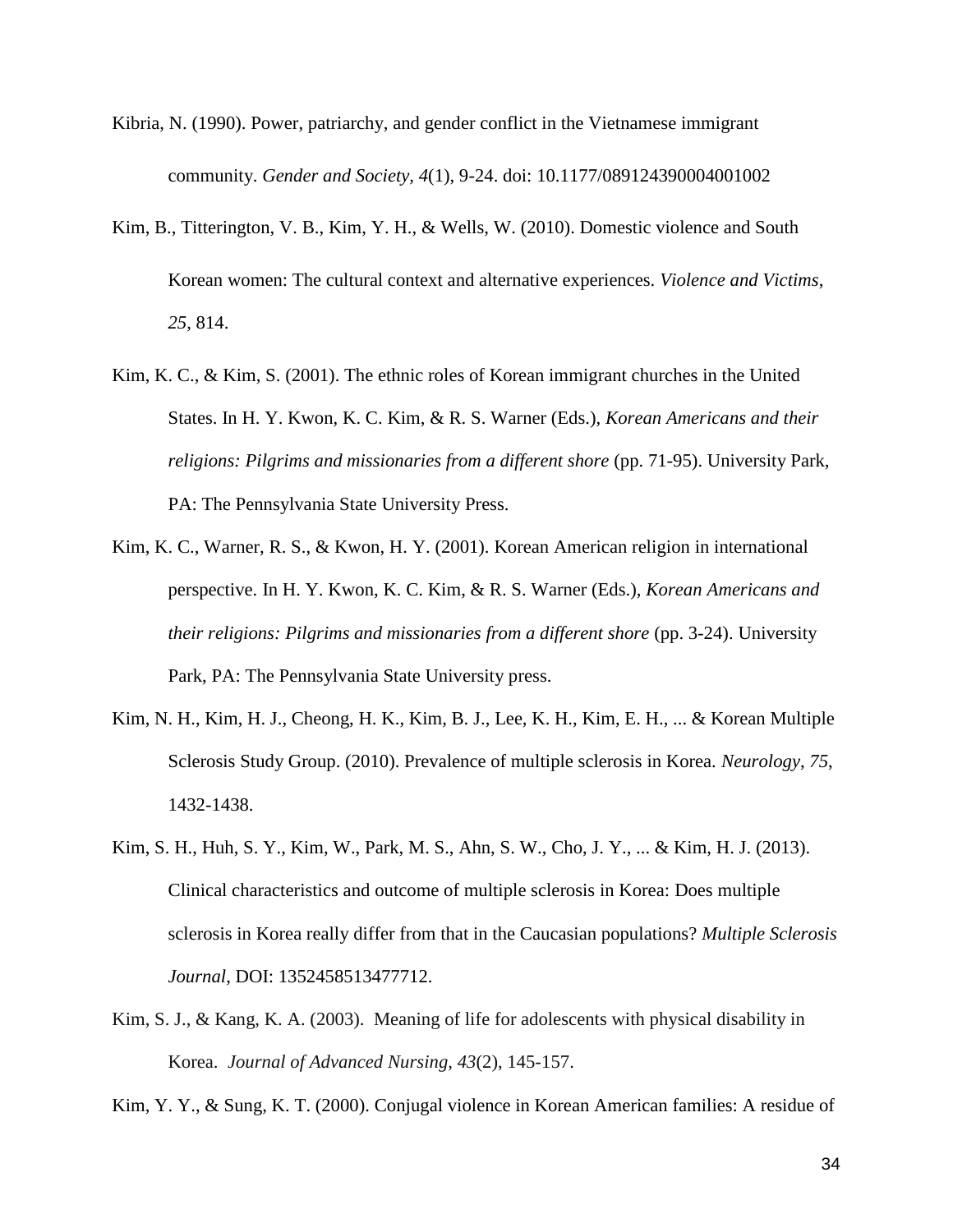the cultural tradition. *Journal of Family Violence, 15*(4), 331-345. DOI:

10.1023/A:1007502212754

- Korean Foundation. (2012, September). Korea Focus. Retrieved May 17, 2016 from https://books.google.com/books?id=In1yZKYq6lwC&pg=PT197&lpg=PT197&dq=mean ing+of+multiple+sclerosis+in+korea&source=bl&ots=f3uya6Towg&sig=XSYKHQzNu9EVvP6AHSsyNzSH0k&hl=en&sa=X&ved=0ahUKEwjZ4Kbx-- HMAhVIMj4KHdmGDe0Q6AEIbDAK#v=onepage&q=meaning%20of%20multiple%2 0sclerosis%20in%20korea&f=false
- Kumashiro, K.K. (2000). Toward a theory of anti-oppressive education. *Review of Educational Research, 70*(1), 25-53.
- Kwon, H. (2005). Inclusion in South Korea: The current situation and future directions. *International Journal of Disability, Development and Education, 52*(1), 59 - 68. DOI: 10.1080/10349120500071910
- Kwon, V. H., Ebaugh, H. R., & Hagan, J. (1997). The structure and functions of cell group ministry in a Korean Christian church. *Journal for the Scientific Study of Religion, 36*(2), 247-256.
- Lee, E. (2007). Domestic violence and risk factors among Korean immigrant women in the United States. *Journal of Family Violence*, *22*(3), 141-149.
- Lightfoot, E., & Williams, O. (2009). The intersection of disability, diversity, and domestic violence: Results of national focus groups. *Journal of Aggression, Maltreatment & Trauma*, 18, 133-152. DOI: 10.1080/10926770802675551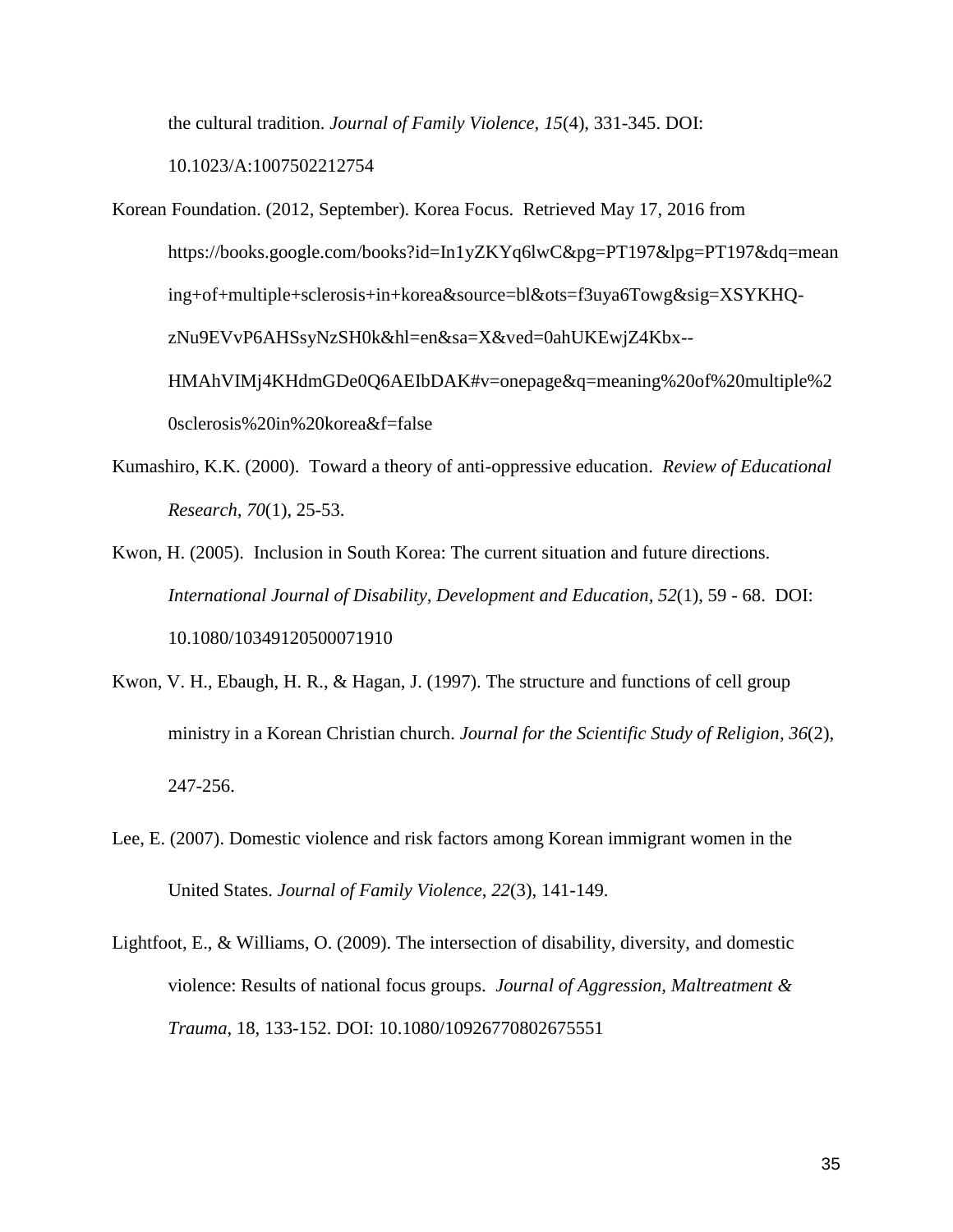- McQueeney, K. (2016). Teaching domestic violence in the new millennium: Intersectionality as a framework for social change. *Violence Against Wome*n. [online version]. doi:10.1177/1077801215626808
- Menjivar, C., & Salcido, O. (2002). Immigrant women and domestic violence: Common experiences in different countries. *Gender & Society*, *16*, 898-920.
- Min, P. G. (2005). Religion and the maintenance of ethnicity among immigrants: A comparison of Indian Hindus and Korean Protestants. In K. I. Leonard, A. Stepick, M. A. Vasquez, & J. Holdaway (Eds.), *Immigrant faiths: Transforming religious life in America* (pp. 99- 122). New York: Altamira Press.
- Moon, S. S. (2005). Domestic violence in the Korean American community: A multicultural, multimodal, multisystems approach. In T. D. Nguyen (Ed.), *Domestic violence in Asian American communities: A cultural overview* (pp. 71-88). Lanham: Lexington Books.
- MS International Federation. (2016). MS quiz in Korea. Retrieved May 17, 2016 from http://www.worldmsday.org/news/ms-quiz-in-korea/
- Multiple Sclerosis Coalition. (2015). *The use of disease-modifying therapies in Multiple Sclerosis: Principles and current evidence*. [Summary report]. Retrieved May 17, 2016 from http://www.nationalmssociety.org/getmedia/1e64b96c-9e55-400e-9a64- 0cdf5e2d60fe/summaryDMTpaper\_-final
- Mutchler, J. E., Prakash, A., & Burr (2007). The demography of disability and the effects of immigrant history: Older Asians in the United States. *Demography, 44*, 251-263.
- National Multiple Sclerosis Society (2016). *MS Prevalence?* Retrieved May 16, 2016 from http://www.nationalmssociety.org/About-the-Society/MS-Prevalence

National Multiple Sclerosis Society (2016). *What is MS?* Retrieved May 16, 2016 from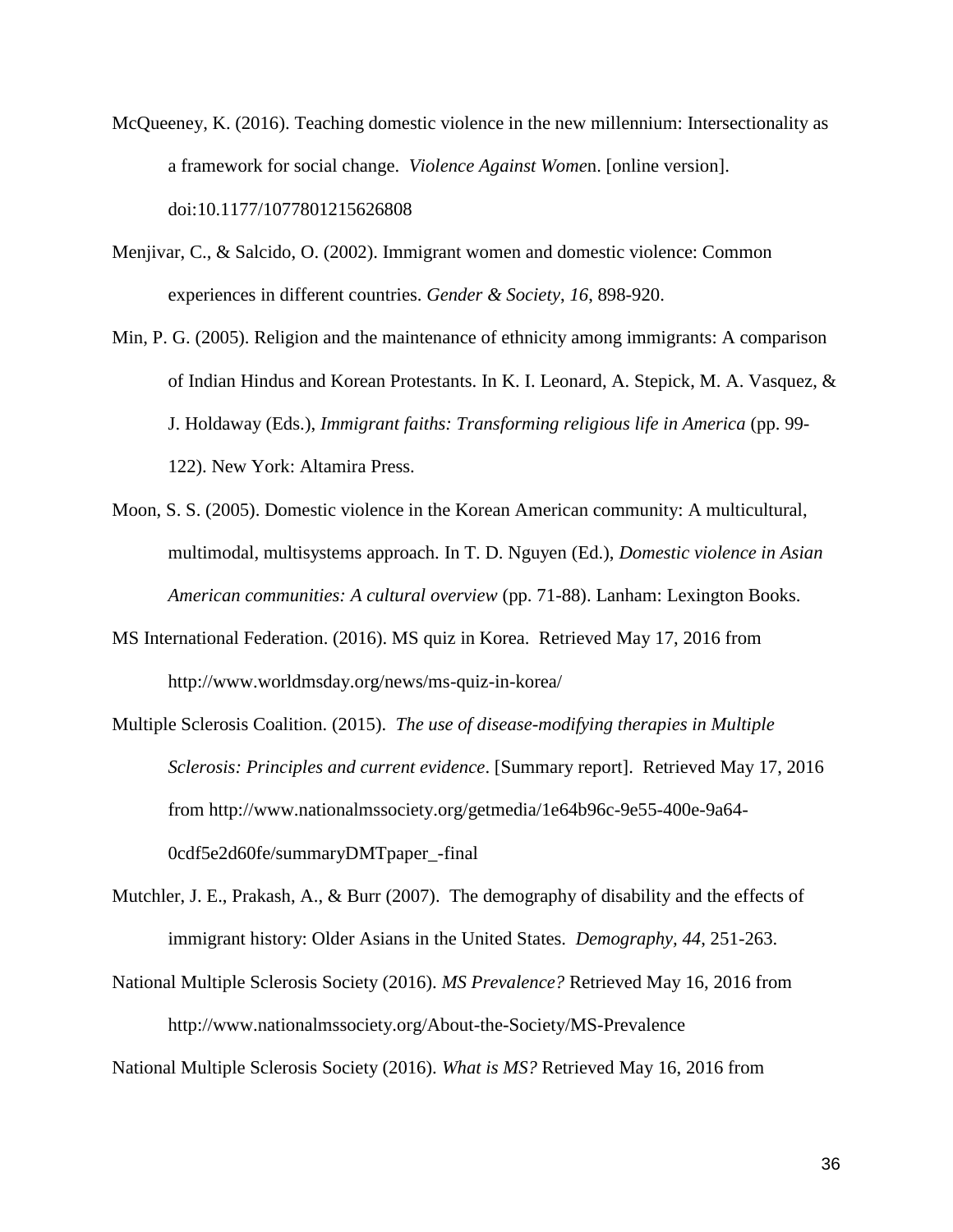<http://www.nationalmssociety.org/What-is-MS>

National Multiple Sclerosis Society (2016). *Who Gets MS?* Retrieved May 16, 2016 from http://www.nationalmssociety.org/What-is-MS/Who-Gets-MS

National MS Society (2015). *What is Multiple Sclerosis?* [brochure]. National MS Society.

- New Visions: Alliance to End Violence in Asian/Asian American Communities (2004). *Community assessment findings.* Retrieved from http://www.ssw.umich.edu /newVisions /assessment.html.
- Oliver, W. (2000). Preventing domestic violence in the African American community: The rationale for popular culture interventions. *Violence Against Women, 6*(5), 533-549. DOI: 10.1177/10778010022182010
- Omi, M., & Winant, H. (2015). *Racial formation in the United States* (3rd ed.). New York: Routledge. ISBN: 978-0-415-52031-7
- Ontario Human Rights Commission. (2002). *An intersectional approach to discrimination: Addressing multiple grounds in human rights claims*. Retrieved May 14, 2016 fro[m](http://www.ohrc.on.ca/english/consultations/intersectionality-discussion-paper.shtml) <http://www.ohrc.on.ca/english/consultations/intersectionality-discussion-paper.shtml>
- Ortega, R. M., & Coulborn Faller, K. (2011). Training child welfare workers from an intersectional cultural humility perspective: A paradigm shift. *Child Welfare, 90*(5), 27- 49.
- Ortiz, L., & Jani, J. (2010). Critical race theory: A transformational model for teaching diversity. *Journal of Social Work Education, 46*(2), 175-193. doi: 10.5175/JSWE.2010.200900070
- Pinderhughes, E. (1989). *Understanding race, ethnicity, and power: The key to efficacy in clinical practice*. New York, NY: Free Press.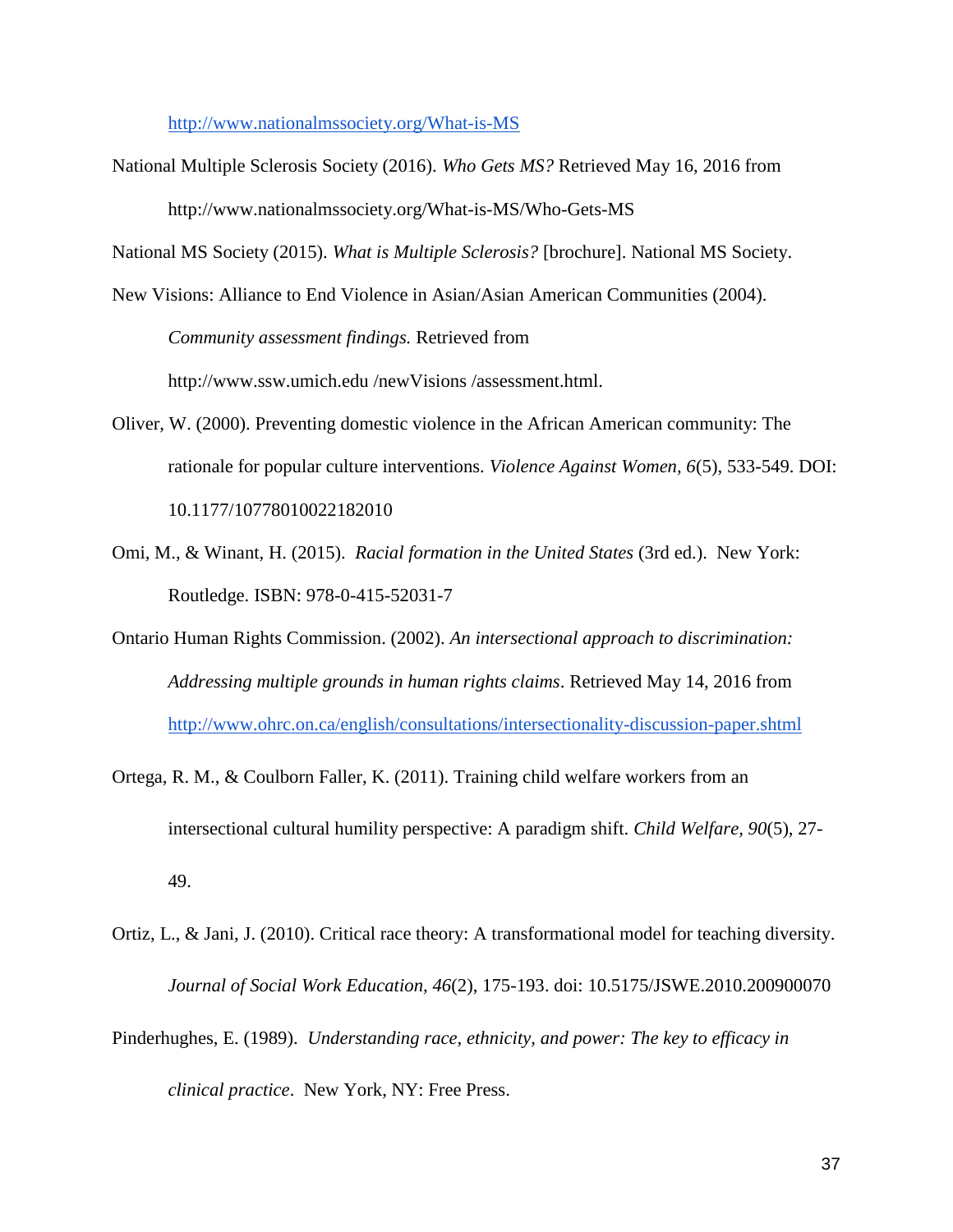- Postmus, J. L., & Hahn, S. L. (2007). Comparing the policy response to violence against women in the USA and South Korea. *International Social Work*, *50*, 770-782.
- Priestley, M. (1998). Constructions and creations: Idealism, materialism and disability theory. *Disability & Society, 13*(1), 75 - 94. DOI: 10.1080/09687599826920
- Raj, A., & Silverman, J. (2002). Violence against immigrant women: The roles of culture, context, and legal immigrant status on intimate partner violence. *Violence Against Women, 8*(3), 367-398. doi: 10.1177/10778010222183107
- Rodgers, S. T. (2015). Racism. In *Encyclopedia of Social Work* [online]. National Association of Social Workers and Oxford University Press. DOI: 10.1093/acrofor/97801099975839.013.1009
- Romero, M. (2008). Crossing the immigration and race border: A critical race theory approach to immigration studies. *Contemporary Justice Review, 11,* 23-37.
- Schwartz, S. J., Unger, J. B., Zamboanga, B. L., & Szapocznik, J. (2010). Rethinking the concept of acculturation: Implications for theory and research.*The American Psychologist*, *65*(4), 237–251.<http://doi.org/10.1037/a0019330>
- Shimtuh, Korean American Domestic Violence Program. (2000). *Korean American community of the Bay area domestic violence needs assessment report.* Oakland, CA: Author.
- Shin, H. L. (1995). Violence and intimacy: Risk markers and predictors of wife abuse among Korean immigrants. (Doctoral dissertation, University of Southern California, 1995), *Dissertation Abstracts International, 57*, 01A, p. 451.

Smedley, A., & Smedley, B. D. (2005). Race as biology is fiction, racism as a social problem is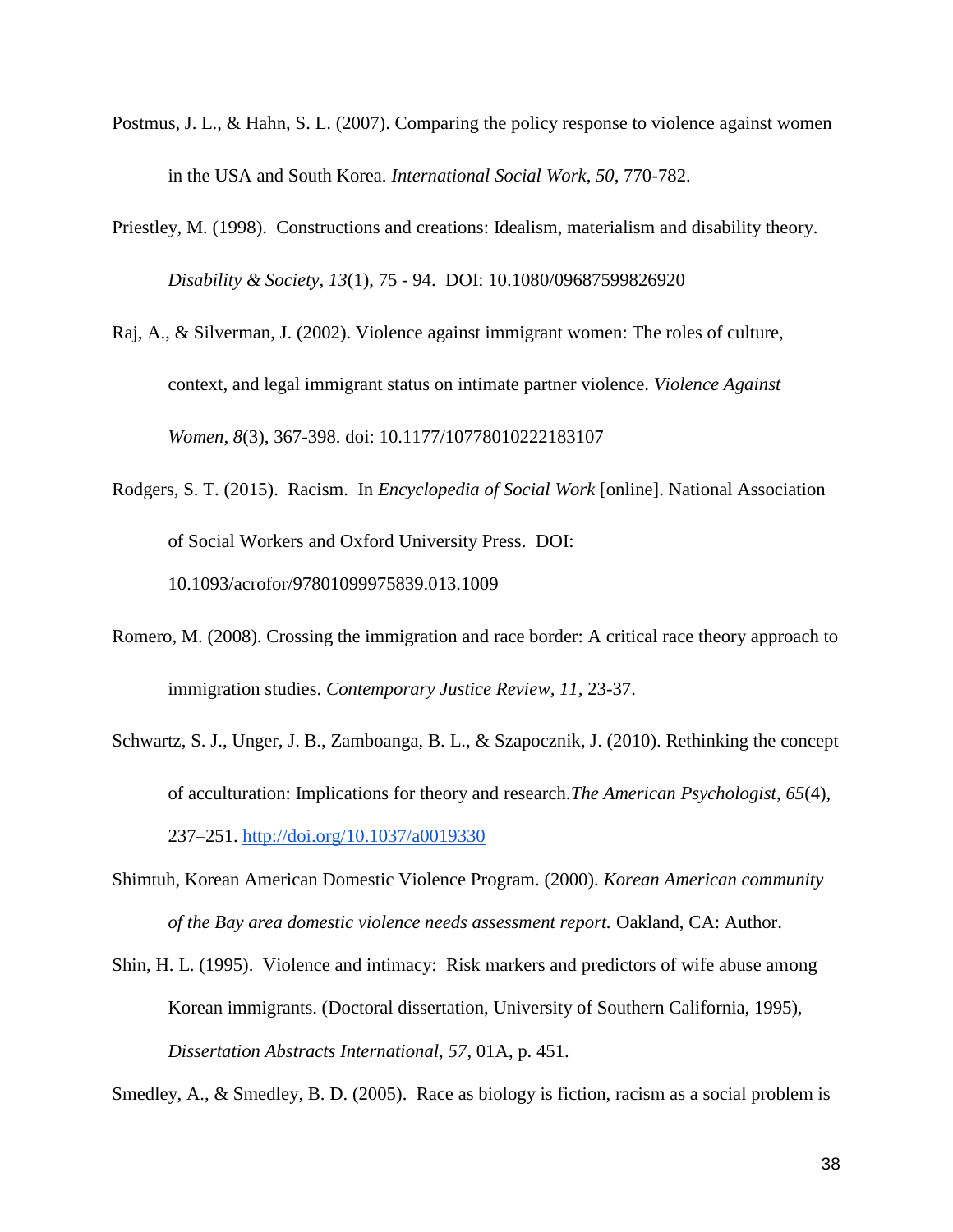real. *American Psychologist, 60*, 16 - 26.

- Song, Y. I., & Moon A. (1998). The domestic violence against women in Korean immigrant families: Cultural, psychological, and socioeconomic perspectives. In Y. I. Song & A. Moon (Eds.) *Korean American women: From tradition to modern feminism* (pp. 161- 173)*.* Westport, CT: Praeger.
- Song-Kim, Y. I. (1992). Battered Korean women in urban United States. In S. M. Furuto, B. Renuka, D. K. Chung, K. Murase, & F. Ross-Sheriff (Eds.), *Social work practice with Asian Americans* (pp. 213-226). Newbury Park, CA: Sage.
- Tjaden, P., & Thoennes, S. (2000). *Extent, nature and consequences of intimate partner violence: Findings from the National Violence Against Women Survey.* Washington, D.C.: US Dept. of Justice, Office of Justice Programs.
- Tervalon M, & Murray-García J. (1998). Cultural humility versus cultural competence: A critical distinction in defining physician training outcomes in multicultural education. *Journal of Health Care for the Poor and Underserved, 9*(2), 117–125.
- Tran, C. G., & Jardins, K. D. (2000). Domestic violence in Vietnamese refugee and Korean immigrant communities. In J. L. Chin (Ed.), *Relationships among Asian American women* (pp. 71-96). Washington, DC: American Psychological Association.
- Warner, R. S. (2001). The Korean immigrant church as case and model. In H. Y. Kwon, K. C. Kim, & R. S. Warner (Eds.), *Korean Americans and their religions: Pilgrims and missionaries from a different shore* (pp. 25-52). University Park, PA: The Pennsylvania State University press.

Warrier, S. (2000). *(Un)heard voices: Domestic violence in the Asian American community*. San